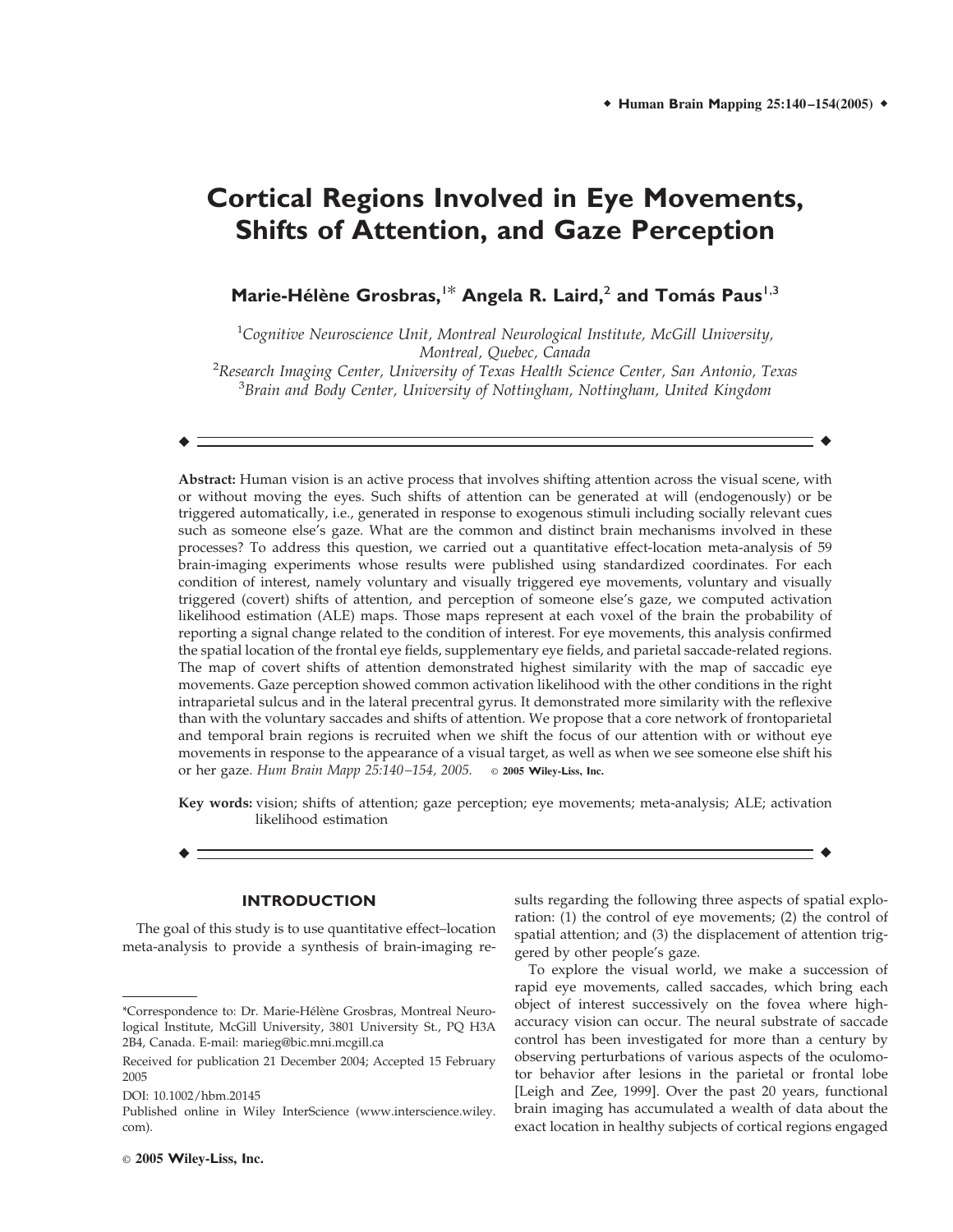during the performance of various oculomotor tasks. We sought to provide a quantitative synthesis of the relevant results.

Positron emission tomography (PET) and functional magnetic resonance imaging (fMRI) reveal brain regions showing a response to a given task in comparison to a control condition. Normalization of each individual brain image to a template in a standard space allows the authors to identify each point in the brain by three coordinates. Within-study group averages as well as comparisons between studies therefore are possible within this common frame of reference.

Previous meta-analyses of brain-imaging studies of eye movements tabulated the published coordinates and assessed the dispersion of the reported loci of activation. Paus [1996] reviewed eight PET studies that employed eye movement tasks. He focused his interest on the frontal eye-field, the main cortical region involved in eye movements, and plotted on a brain template the reported 3-D coordinates of the group-averaged maximal blood-flow increase associated with eye movements. A tight clustering in the rostrocaudal and dorsoventral axis could be observed, whereas the results were much more spread on the mediolateral direction. Grosbras et al. [2003] carried out a similar analysis for the parietal oculomotor region, reviewing 26 brain-imaging studies of eye movements. They observed that the reported maxima of signal change were dispersed in the superior parietal cortex, but seemed to cluster in three relatively focused regions. The above reviews did not carry out any statistical evaluation of the results concordance across the individual studies and did not assess thoroughly whether any task parameter could account for the dispersion of the foci.

One can hypothesize that the dispersion of the maxima reflects the recruitment of different brain regions for different processes. Evidence from psychophysical and neurophysiological studies in nonhuman primates suggests that there exists a dichotomy in terms of processes and neural substrates involved for voluntary saccadic eye movements and those that are triggered by the sudden appearance of a visual stimulus. One early PET study found no difference in the frontal and supplementary eye fields for saccades made toward a flashed visual target and saccades made toward a fixed target in response to an auditory cue [Fox et al., 1985], although no direct comparison was carried out. Two other PET studies found greater blood-flow in the three cortical eye fields (frontal, supplementary, and parietal) for saccades made in response to an instructional cue toward the remembered location of a target than for visually triggered saccades [Anderson et al., 1994; Sweeney et al., 1996]. More recently, Brown et al. [2004] replicated this finding with block-design fMRI, but found a difference only in the right frontal and right parietal cortices when using an eventrelated design. The present quantitative meta-analysis of the numerous studies of visually triggered and voluntary-triggered saccadic eye movements can reveal whether some

regions are involved more consistently for one type of saccades than for the other.

The second question we want to address with this metaanalysis relates to the differences in the networks recruited for shifting the eyes and for shifting attention. It has long been known that humans can examine visual objects without actually moving the eyes directly toward them, but simply by redirecting their attention. It has been proposed that these "covert" shifts of attention rely on similar mechanisms as eye movements do. The premotor theory of attention postulates that covert shifts of attention are saccades that are planned but not executed [Rizzolatti et al., 1987]. Brain-imaging studies have provided evidence that some cortical and subcortical regions are involved in both saccadic eye movements and covert shifts of attention. In a previous meta-analysis, Corbetta and Shulman [1998] extracted the reported maxima of signal change from six PET studies of covert shifts of attention and eight PET studies of saccadic eye movements. They displayed each set of coordinates as a 10-mm radius sphere on 3-D brain template to compare the location of attention-related and oculomotor-related regions. They found some overlap but also some differences in the frontal and parietal lobes. The same authors used fMRI to compare directly in individuals the locations of fMRI signal increase during covert shifts of attention and voluntary saccadic eye movements. In this case, they observed greater similarity between the two tasks in the frontal eye field, supplementary eye field, parietal cortex, and temporal cortex. They argue that the differences observed in their previous meta-analysis were most probably related to "anatomical variability or variability in the standardization procedures used to analyze group data." Two subsequent event-related fMRI studies directly comparing saccades and covert shifts of attention also reported an overlap between the two recruited networks, but one showed higher response for eye movements [Beauchamp et al., 2001] whereas the other showed higher response for covert shifts of attention [Perry and Zeki, 2000]. An objective synthesis across all brain-imaging studies that have investigated eye movements and attention is needed to provide a clear picture of the overlapping and distinct neural substrates for the two processes. Such quantitative meta-analysis could reveal the brain regions that are recruited consistently for shifting spatial attention, regardless of variability in task parameters and requirements in individual studies. Because we will do the same for saccadic eye movements, a comparison of the covert attention and saccadic eye movements will be possible at a supra-study level.

In addition, as for saccadic eye movements, an important question concerns the difference between processes involved in voluntary (endogenous) shifts of attention where the observer builds himself an expectancy about where a target will appear (e.g., based on the direction of an arrow), and the processes involved in exogenous shifts of attention triggered by a salient external stimulus occurring at the location where the target will appear. An extensive body of psychophysical literature has demonstrated that the volun-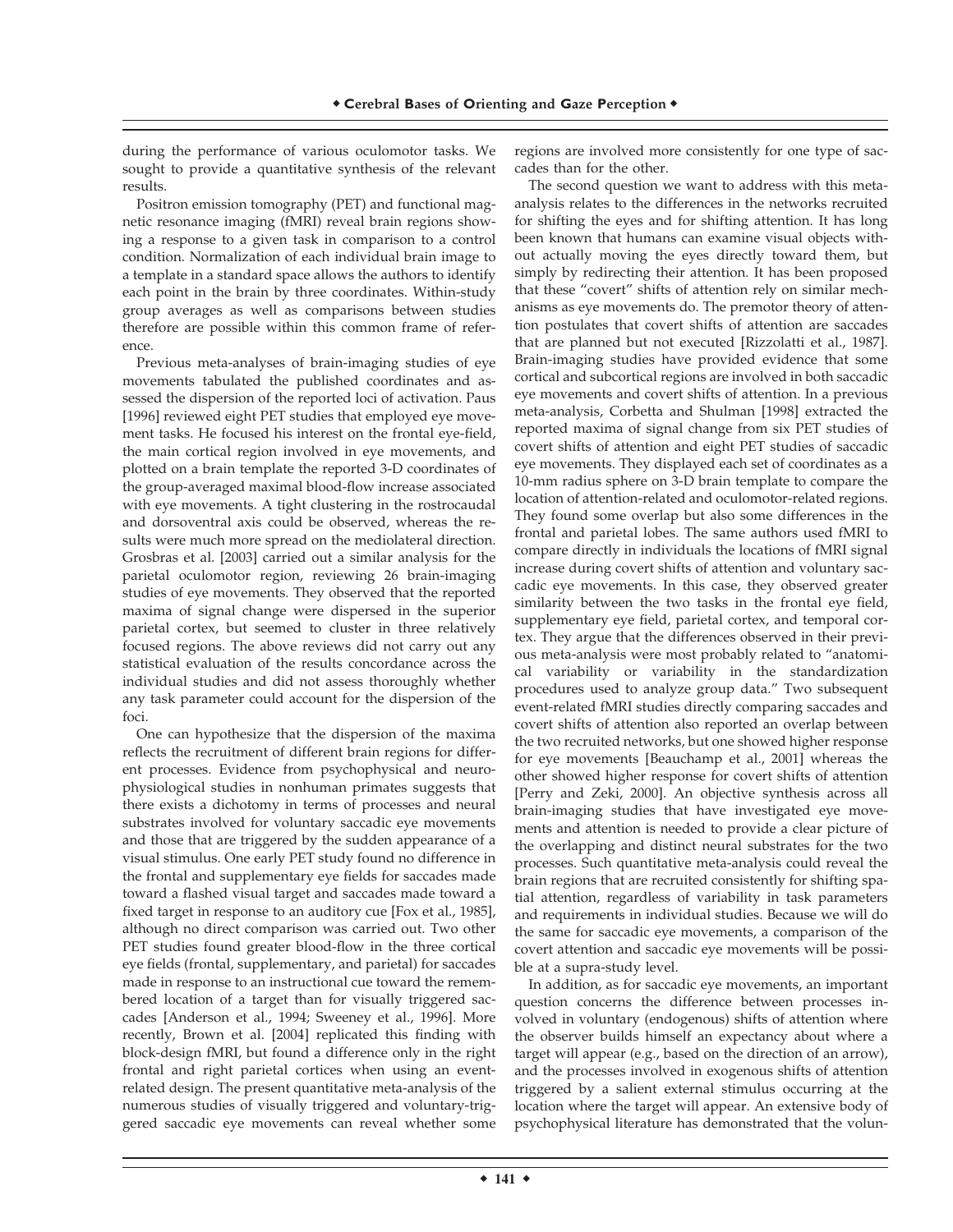tary orienting is slower to emerge but lasts longer than the exogenous orienting does [Posner and Cohen, 1984]. Brainimaging studies have used both kinds of covert shifts of attention, sometimes directly comparing the two. A metaanalysis is a useful tool to summarize objectively the results of all those studies.

The last topic we wish to study with the statistical effectlocation meta-analysis concerns the perception of others' eye-movements. Indeed, eye movements are not only important for orienting ourselves in space; they are also fundamental for interacting with other people. In particular, the direction of a person's gaze indicates the focus of his or her interest and possibly his or her intentions. Joint attention refers to the mechanisms that allow us to judge first where other people are attending and then to shift our own attention to the same location or object. Surprisingly, most research on spatial attention has used salient but socially irrelevant cues to trigger the shifts of attention (e.g., color flashes or arrows). A few psychophysics experiments have demonstrated that a face with averted gaze triggers an automatic shift of attention even if it is detrimental to the task [Hietanen, 1999; Langton et al., 2000; Ricciardelli et al., 2002]. Within the emerging field of social cognitive neuroscience [Blakemore et al., 2004], recent neuroimaging studies have addressed the question of specific neural networks involved when human observers watch displacements of others' gaze. Most studies were planned in the broader context of research on face perception. Our goal here is to provide a synthesis of the brain networks identified by brain-imaging studies of gaze perception and compare them to the networks involved in shifting attention and moving the eyes. Because the studies on gaze perception are much less numerous than are those for eye movements and covert shifts of attention, the present meta-analysis will provide mainly preliminary information with the potential to guide future experiments.

# **MATERIALS AND METHODS**

# **Meta-Analysis Methodology**

Meta-analyses included in this review have been carried out using the activation-likelihood estimation (ALE) method [Turkeltaub et al., 2002]. This method is described in greater detail elsewhere in this issue [Laird et al., 2005]; therefore, we only outline its main features. ALE has been developed to perform meta-analyses of brain-imaging experiments that report results in the form of 3-D stereotaxic coordinates. Activation refers to a difference, between two conditions, either in cerebral blood-flow, (CBF; with PET) or in blood oxygenation level-dependent (BOLD) signal (with fMRI). An experiment refers to a comparison (statistical contrast) between one condition of interest and a control condition. A focus of activation corresponds to the coordinates where the CBF/BOLD difference was statistically most significant, as reported in the publication. To perform ALE, the coordinates of the foci of activation reported by a series of studies are gathered. Each focus is modeled as the center of a

Gaussian distribution, and then all the Gaussian distributions are summed across a set of similar experiments to generate a whole-brain map of interstudy consistencies. This map represents at each voxel the likelihood that at least one experiment yielded a statistically significant difference between the conditions tested. To make statistical inferences about the ALE results, the ALE values are compared to those obtained by a random set of foci; therefore, one can apply significance threshold to the ALE maps.

The ALE method thus allows us to compute the pattern of brain activity for a given task taking into account the concordance between several independent experiments. Furthermore, this method allows the comparison of several tasks at a large-scale level by overlaying the resulting ALE maps.

# **Selection of Studies for the Meta-Analysis**

We were interested in three topics: eye movements, covert shifts of attention, and gaze perception. Positron-emission studies and functional brain-imaging studies related to these topics published over the past 20 years were selected from a personal database as well as from Medline. To be included in the meta-analysis, a study had to describe clearly the methodology used and to report 3-D stereotaxic coordinates. Some studies did not report results from whole-brain analysis, either because of the field of view of the scanning or because a region of interest approach was chosen. We nevertheless included those studies as long as the main frontoparietal oculomotor areas and the temporal cortex were part of the analysis. For the gaze perception, all published studies reporting coordinates were included.

For the eye-movement paradigms, we restricted our analysis to saccadic eye movements, leaving aside studies of pursuit eye movements. In addition, the experiments that involved antisaccades, requiring observers to make a saccade in the direction opposite to that of a flashed target, were not included because this task engages additional cognitive processing that we did not want to consider in the present study. This resulted in 29 studies and 33 experiments. Probabilistic maps were generated for all of these studies together (all saccades). The experiments were divided further into two categories for separate analyses. The voluntary-triggered saccades (15 experiments) consisted of saccades generated endogenously, either in darkness or toward fixed visual or memorized targets. The visually triggered saccades (18 experiments) were made toward a flashed visual target. Table I presents further details.

For covert shifts of attention, we analyzed 15 studies (16 experiments). As for the saccadic eye movements, we further subdivided the experiments in two categories. The voluntary-triggered shifts of attention (10 experiments) consisted of shifts of attention toward fixed peripheral spatial locations in response to a symbolic cue (most often an arrow presented at the central fixation point). The visually triggered shifts of attention (five experiments) included the shifts of attention induced by a visual target flashed at the periphery. One study that had pooled the results from en-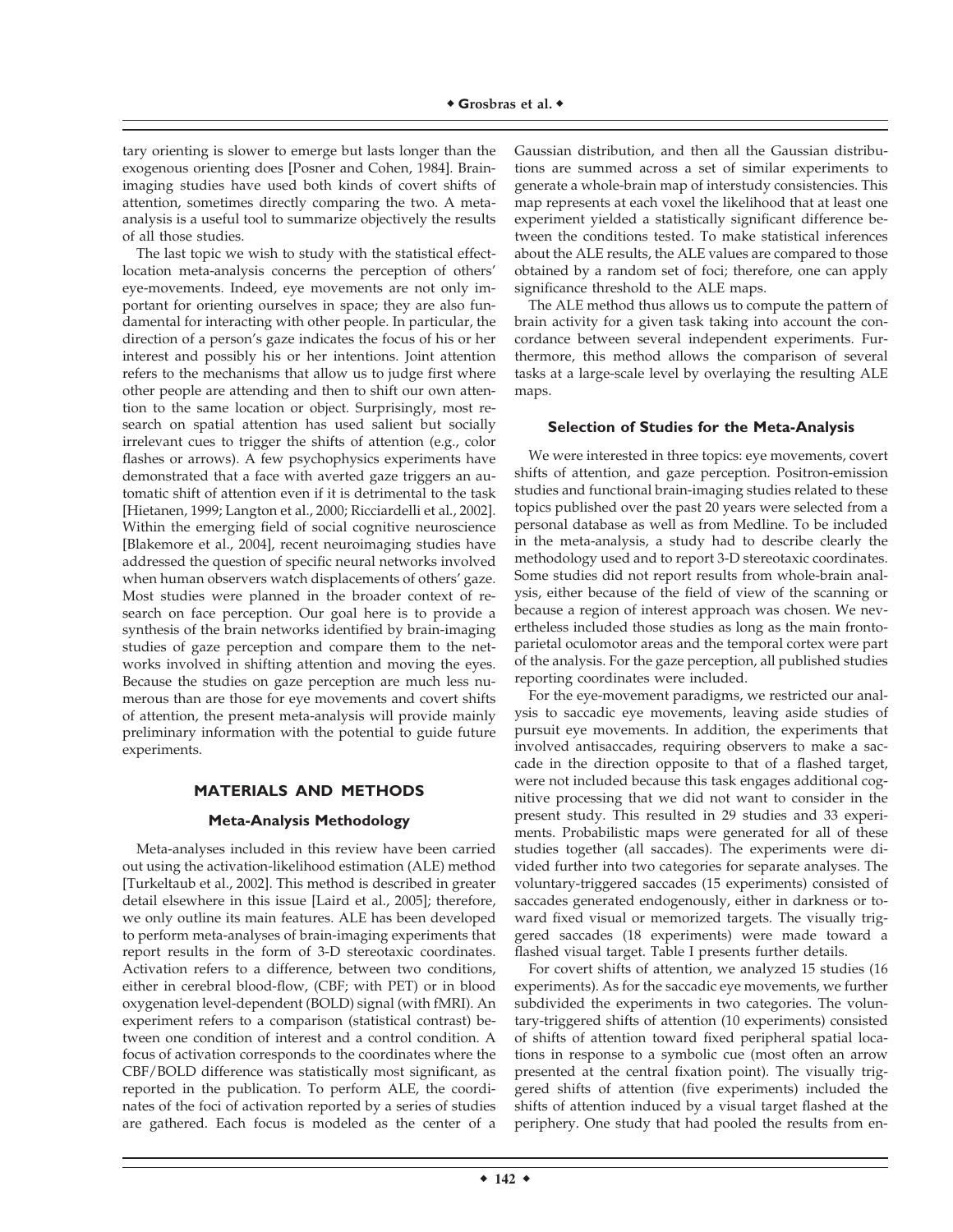| Reference                              | Modality         | n              | Control*                                              | Comments                                         |
|----------------------------------------|------------------|----------------|-------------------------------------------------------|--------------------------------------------------|
| Visually triggered saccades            |                  |                |                                                       |                                                  |
| Anderson et al., 1994                  | PET              | 8              | Rest                                                  |                                                  |
| Astafiev et al., 2003                  | fMRI 1.5T        | 11             | Fixation                                              | Predictable targets                              |
| Berman et al., 1999                    | fMRI 3T          | 11             | Fixation                                              |                                                  |
| Connolly et al., 2000                  | fMRI 4T          | 7              | Fixation                                              |                                                  |
| Gagnon et al., 2002                    | fMRI 1.5T        | 7              | Fixation                                              |                                                  |
| Heide et al., 2001                     | fMRI 1.5T        | 6              | Fixation                                              |                                                  |
| Kawashima et al., 1998                 | PET              | 9              | Fixation                                              |                                                  |
| Kimmig et al., 2001                    | ER fMRI 1.5T     | 15             | Fixation                                              |                                                  |
| Konen et al., 2004                     | fMRI 1.5T        | 11             | Fixation                                              | Predictable targets                              |
| Koyama et al., 2004                    | fMRI 1.5T        | 20             | Fixation                                              |                                                  |
| Law et al., 1997                       | PET              | 9              | Fixation                                              |                                                  |
| Luna, et al., 1998                     | fMRI 1.5T        | 10             | Fixation                                              |                                                  |
| Matsuda et al., 2004                   | fMRI 1.5T        | 21             | Fixation                                              |                                                  |
| Merriam, et al., 2001                  | fMRI 1.5T        | 11             | Fixation                                              |                                                  |
| Nobre et al., 2000                     | <b>fMRI 1.5T</b> | $\overline{4}$ | Fixation                                              |                                                  |
| Paus, et al., 1993                     | PET              | 8              | Star flashed centrally                                |                                                  |
| Petit et al., 1999                     | fMRI             | 5              | Fixation                                              |                                                  |
| Thulborn et al., 2000                  | fMRI 1.5T        | 10             | Fixation                                              |                                                  |
| Voluntary-triggered saccades           |                  |                |                                                       |                                                  |
| In darkness/rest                       |                  |                |                                                       |                                                  |
| Dejardin et al., 1998                  | PET              | 6              | Rest                                                  | Self-paced                                       |
| Fox et al., 1985                       | PET              | 9              | Rest                                                  | Auditory-cued                                    |
| Law et al., 1998                       | PET              | 7              | Rest                                                  | Self-paced                                       |
| Paus et al., 1995                      | PET              | 9              | Rest                                                  | Auditory-cued                                    |
| Petit et al., 1996                     | PET              | 5              | Rest                                                  | Self-paced                                       |
| Toward fixed visual targets            |                  |                |                                                       |                                                  |
| Corbetta et al., 1998                  | fMRI 1.5T        | 6              | Fixation with array of targets<br>present             | Sequential shifts from one<br>target to the next |
| Grosbras et al., 2001                  | fMRI 3T          | 9              | Fixation with array of targets<br>present             | Remembered 5-step<br>sequence                    |
| Mort et al., 2003                      | fMRI 1.5T        | 12             | Reflexive saccades                                    | Centrally cued                                   |
| Paus et al., 1993                      |                  | $\,8\,$        | Rest with eyes closed                                 | Centrally-cued                                   |
| Perry and Zeki, 2000                   | ER fMRI 2T       | 7              | Targets without saccade                               | Centrally cued                                   |
| Toward remembered targets/fixation     |                  |                |                                                       |                                                  |
| Anderson et al., 1994                  | PET              | 8              | Fixation                                              |                                                  |
| O'Sullivan et al., 1995                | PET              | 8              | Rest                                                  |                                                  |
| Sweeney et al., 1996                   | PET              | 11             | Reflexive saccades                                    |                                                  |
| Sequences toward remembered targets    |                  |                |                                                       |                                                  |
| Heide et al., 2001                     | fMRI 1.5T        | 6              | Fixation                                              | 3-Step sequence                                  |
| Petit et al., 1996                     | <b>PET</b>       | 5              | Rest                                                  | 5-Step sequence                                  |
| Visually triggered shifts of attention |                  |                |                                                       |                                                  |
| Beauchamp et al., 2001                 | fMRI 1.5T        | 9              | Stationary target                                     | Internal monitoring of the                       |
|                                        |                  |                |                                                       | number of targets                                |
| Nobre et al., 2000                     | fMRI 1.5T        | 4              | Fixation                                              |                                                  |
| Peelen et al., 2004                    | fMRI             | 19             | Central presentation of the<br>target                 | Pool endogenous and<br>exogenous <sup>a</sup>    |
| Perry and Zeki, 2000                   | fMRI 1.5T        | 7              | Cue but no shift of attention<br>required             |                                                  |
| Simon, et al., 2002                    | fMRI 1.5T        | 10             | Central attention (detect a<br>change of central cue) | Manual response to the<br>target                 |
| Vanderberghe et al., 2001              | fMRI 1.5T        | 12             | Maintaining foveal attention                          |                                                  |

#### **TABLE I. Summary of the articles selected for the analysis of reports on saccadic eye movements and covert shifts of attention**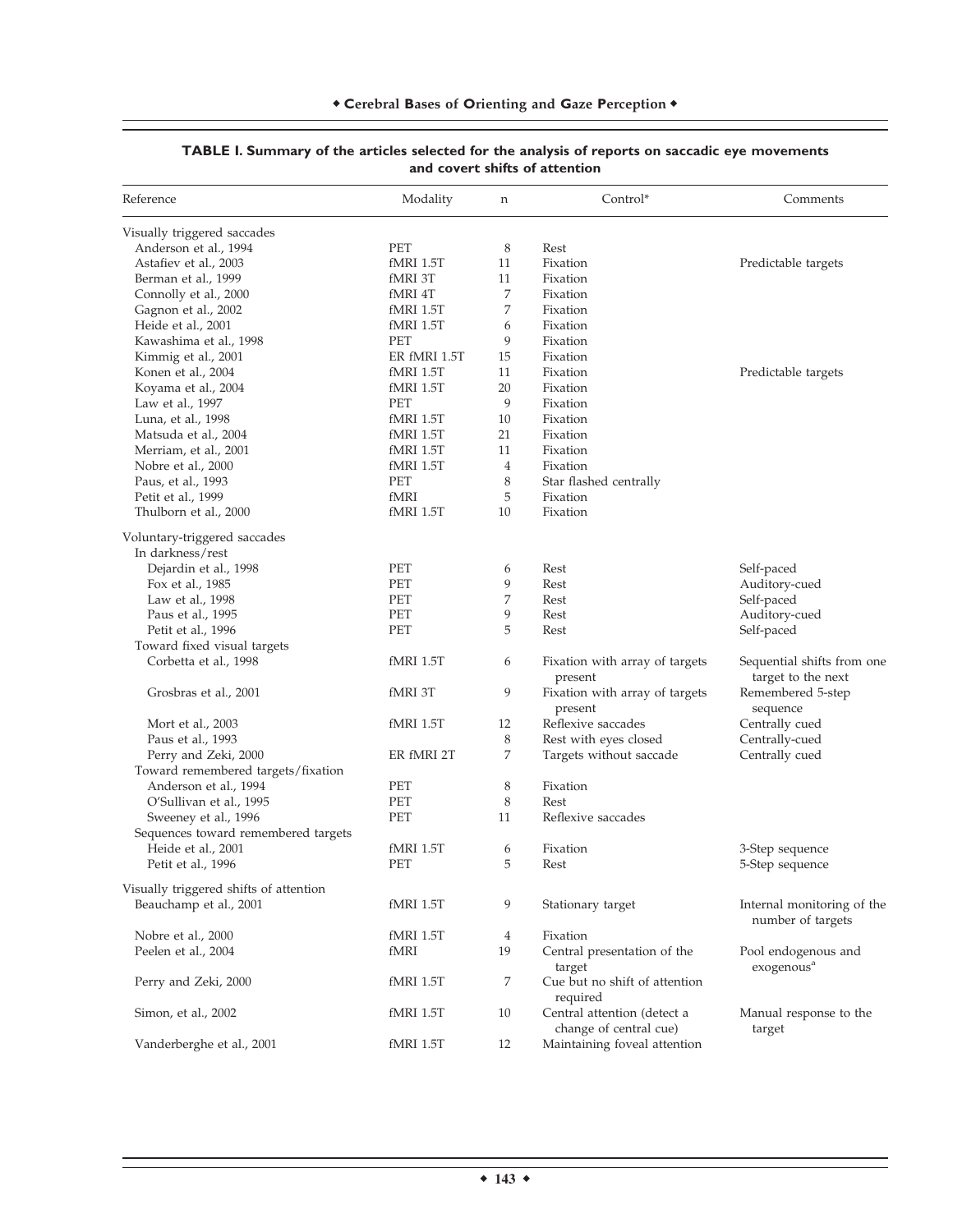| TABLE I. (continued)                 |                  |    |                                                       |                                                               |
|--------------------------------------|------------------|----|-------------------------------------------------------|---------------------------------------------------------------|
| Reference                            | Modality         | n  | Control*                                              | Comments                                                      |
| Voluntary covert shifts of attention |                  |    |                                                       |                                                               |
| Astafiev et al., 2003                | $fMRI$ 1.5T      | 15 | Fixation                                              |                                                               |
| Buchel et al., 1998                  | fMRI 2T          | 7  | Visual stimulation but non<br>attended                |                                                               |
| Corbetta et al., 1993                | PET              | 24 | Fixation                                              | Left hand manual<br>response to the target                    |
| Corbetta et al., 1998                | <b>fMRI</b> 1.5T | 6  |                                                       | No manual response                                            |
| Giesbrecht et al., 2003              | ER fMRI          | 10 | Fixation                                              |                                                               |
| Gitelmann et al., 1999               | <b>fMRI</b> 1.5T | 12 | Central attention (detect a<br>change of central cue) | Central arrow, Manual<br>response to the<br>peripheral target |
| Hopfinger et al., 2000               | ER fMRI 1.5T     | ?  | Visual stimulation                                    |                                                               |
| Kastner et al., 1999                 | <b>fMRI</b> 1.5T | 5  | Visual stimulation but non<br>attended                | Internal monitoring of the<br>number of targets               |
| Kim et al., 1999                     | <b>fMRI</b> 1.5T | 10 | Static display of cue and<br>targets                  |                                                               |
| Rosen et al., 1999                   | <b>fMRI 1.5T</b> | 13 | Neutral cue                                           | Manual response to the<br>target                              |

For fMRI studies, the magnetic field of the scanner is indicated in Teslas.

\*The rest control condition corresponds to the instruction of not moving, in darkness. The fixation control condition corresponds to the instruction of maintaining the center of gaze on a symbol (most often a cross) displayed in the center of the subject's field of view. For self-paced voluntary saccades, the subjects were instructed to move the eyes at their own pace, whereas as for auditory-cued saccades the subjects were instructed to move the eyes as soon as they heard an auditory signal. Centrally cued saccades were generated in response to and in the direction given by a visual symbol (most often an arrow) displayed in the center of the subject's field of view.

<sup>a</sup>This study thus was included in all attention but not endogenous and exogenous.

n, number of subjects included in the analysis; ER fRMI, event-related fMRI.

dogenous and exogenous conditions was included only in the all-attention but not in the other analyses [Peelen et al., 2004]. Table I presents further details.

The gaze perception studies are more heterogeneous, and the questions they addressed varied. Only eight studies were retained. Four studies investigated the brain correlates of watching a face with eyes directed straight at the observer, comparing it with control stimuli or with faces with averted gaze. The remaining four studies investigated the neural basis of watching a face with averted gaze. Table II presents further details.

#### **Coordinate Transformation and Map Generation**

Among all studies we analyzed, the published coordinates were derived from normalization either to the Montreal Neurological Institute (MNI)-305 template [Collins et al., 1994] or to the Talairach and Tournoux [1988] atlas template. To standardize the coordinates input into the analysis, all coordinates derived from normalization to the MNI space were transformed using a nonlinear transformation function from the MNI template to the Talairach template [Brett, 1999]

The ALE maps were created as described by Turkeltaub et al. [2002] using a 10-mm full-width half-maximum (FWHM) Gaussian function to model each coordinate. Statistical significance was determined using a permutation test of randomly distributed foci. We computed 5,000 permutations

using the same FWHM value and the same number of foci used in computing the ALE values. The test was corrected for multiple comparisons using the false discovery rate (FDR) method [Genovese et al., 2002]. All data processing was carried out using an in-house Java version of ALE developed at the University of Texas Research Imaging Center. To examine the probability of concordance in the whole brain, the maps were thresholded at  $P < 0.05$  (corrected for multiple comparisons) and overlaid onto an anatomical template. This anatomical template was obtained by transforming a very high-resolution T1-weighted MRI [Holmes et al., 1998] to minimize the distance with every image of a set of 27 individual MRIs [Kochunov et al., 2002]. We used MRIcro software [Rorden and Brett, 2000] to visualize and compare maps.

#### **RESULTS**

All anatomical references are given in relation to the anatomy of the optimized anatomical template [Turkeltaub et al., 2002] and to the Talairach and Tournoux [1988] atlas. A cluster refers to a set of at least eight voxels showing significant ALE.

# **All Saccades**

The analysis was carried out on 385 foci. The ALE maps depicted the expected bilateral frontoparietal circuit. In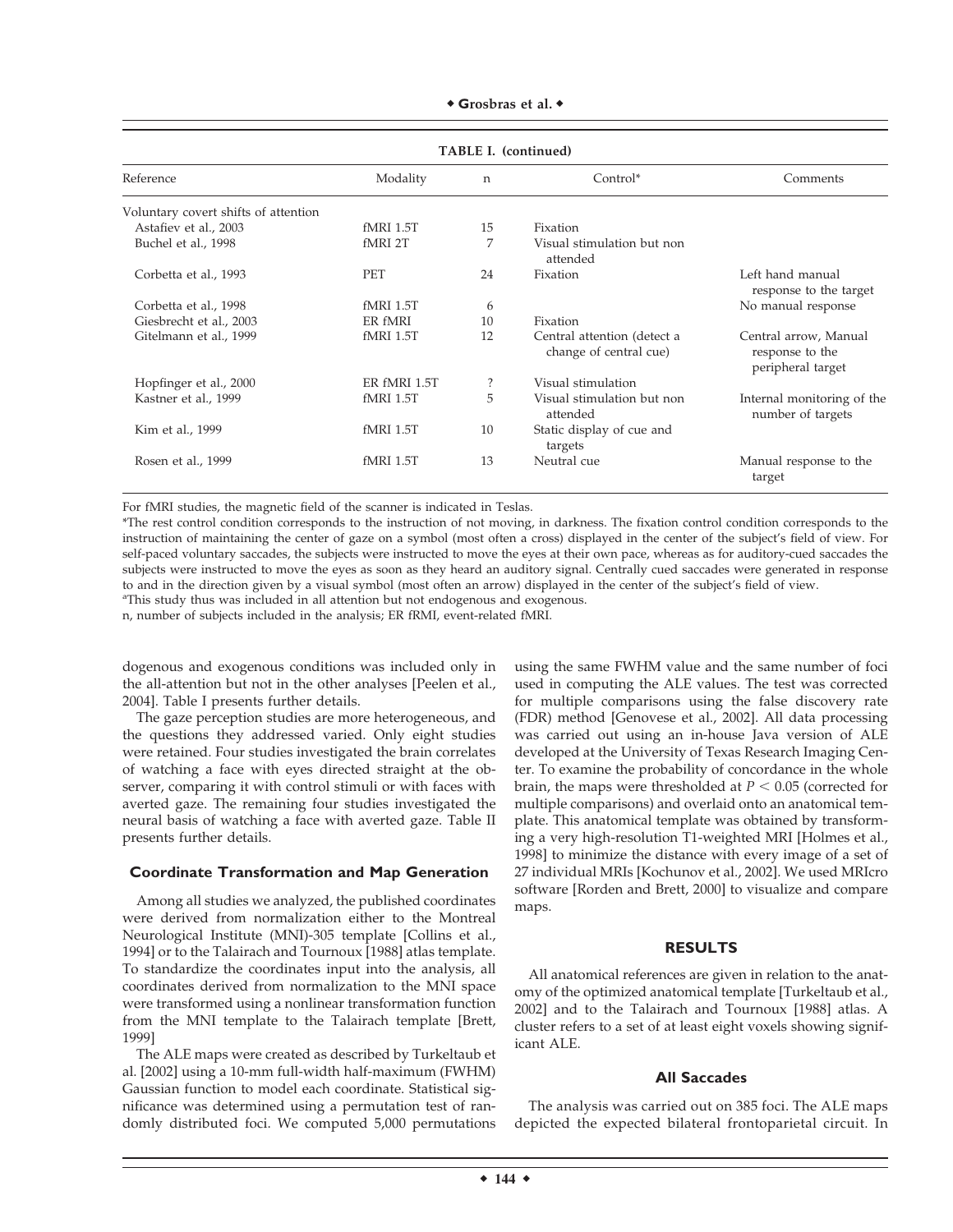| Reference                  | Modality         | n  | Stimuli                                                                                                                                                                                                                                                                          | Task                                                                                                                                                                                                                                                                                                                  | Comments                                                                                              |
|----------------------------|------------------|----|----------------------------------------------------------------------------------------------------------------------------------------------------------------------------------------------------------------------------------------------------------------------------------|-----------------------------------------------------------------------------------------------------------------------------------------------------------------------------------------------------------------------------------------------------------------------------------------------------------------------|-------------------------------------------------------------------------------------------------------|
| Hooker 2003                | fMRI1.5T         | 10 | Animated faces with eye moving<br>to fixate a target for 300 ms<br>then back at the viewer<br>(motion made with computer).                                                                                                                                                       | Detecting the target pointed<br>by eye gaze, or arrow or<br>arrow on a face. Control<br>condition $=$ eyes inward.                                                                                                                                                                                                    |                                                                                                       |
| Kawashima 1999             | <b>PET</b>       | 8  | Videos of a female face angled<br>by 25 degrees.                                                                                                                                                                                                                                 | (1) Direct gaze condition:<br>decide whether the<br>person looks towards<br>your head or trunk.<br>Averted gaze condition:<br>Decide whether the<br>person looks toward the<br>head or trunk of someone<br>standing to one side of<br>him or her. (3) Control:<br>tell if the person blinks<br>the right or left eye. | Manual response                                                                                       |
| George 2001                | fMRI 3T          | 8  | Color photographs of faces<br>facing forward or rotated by<br>30 degrees with gaze direct or<br>averted.                                                                                                                                                                         | Passive viewing.                                                                                                                                                                                                                                                                                                      | Reports gaze direct ><br>averted.                                                                     |
| Wicker 1998                | <b>PET</b>       | 10 | 5-s movies of an actor moving<br>his eyes either from the<br>periphery to the center<br>(mutual gaze) or between<br>targets away from the camera<br>(averted gaze). Control: the<br>actor is looking at a piece of<br>paper on the table, such that<br>his eyes are not visible. | Passive viewing.                                                                                                                                                                                                                                                                                                      | We included the<br>report of mutual<br>and averted gaze $>$<br>control. Subjects<br>were all male.    |
| Garrett 2004               | <b>fMRI 1.5T</b> | 15 | Static color photographs of faces<br>facing forward or angled with<br>direct or averted gaze                                                                                                                                                                                     | Passive viewing. Direct<br>gaze compared to averted<br>gaze.                                                                                                                                                                                                                                                          | Reports only regions<br>showing a<br>difference between<br>control and<br>patients with<br>fragile X. |
| <b>Kato 2001</b>           | fMRI 3T          | 6  | Schematic eyes averted. Control:<br>central cross.                                                                                                                                                                                                                               | Passive viewing.                                                                                                                                                                                                                                                                                                      |                                                                                                       |
| Calder 2002                | <b>PET</b>       | 9  | Photos of faces with gaze either<br>direct or averted. Increase<br>proportion of averted.                                                                                                                                                                                        | Passive viewing                                                                                                                                                                                                                                                                                                       | Subjects were older<br>females.                                                                       |
| Hoffman and<br>Haxby, 2000 | <b>fMRI 1.5T</b> | 9  | Static photographs of faces.<br>Control: scrambled images.                                                                                                                                                                                                                       | Match two consecutive<br>faces either for their<br>identity or for the<br>direction of their gaze.                                                                                                                                                                                                                    | We included regions<br>engaged more in<br>attention to gaze<br>than in attention to<br>identity.      |

**TABLE II. Short description of the articles selected for the analysis of reports on gaze perception**

the frontal lobe of both hemispheres, the highest concordance was located in the precentral sulcus of the anatomical template close to its intersection with the superior frontal sulcus. Reading the coordinates in the Talairach and Tournoux [1988] atlas showed also the same anatomical landmark. The cluster of activation likelihood occupied a large portion of the precentral sulcus and extended laterally and ventrally on the surface of the precentral gyrus. Two subregions could be identified within the cluster: one centered on the maxima, and another more ventral and lateral (superior and inferior frontal eye-field; Fig. 1, left panel). On the frontal medial wall, the highest concordance was located in the paracentral gyrus; the cluster extended rostrally in the region defined as presupplementary motor area (pre-SMA) [Picard and Strick, 1996]. Activation was also observed in the cingulate/ paracingulate sulcus bilaterally but separated from the SMA cluster only in the right hemisphere. In the parietal lobe, the highest concordance was observed in the main horizontal part of the intraparietal sulcus [Critchley, 1957], and the cluster expanded in a large part of the sulcus, reaching the postcentral gyrus. The precuneus also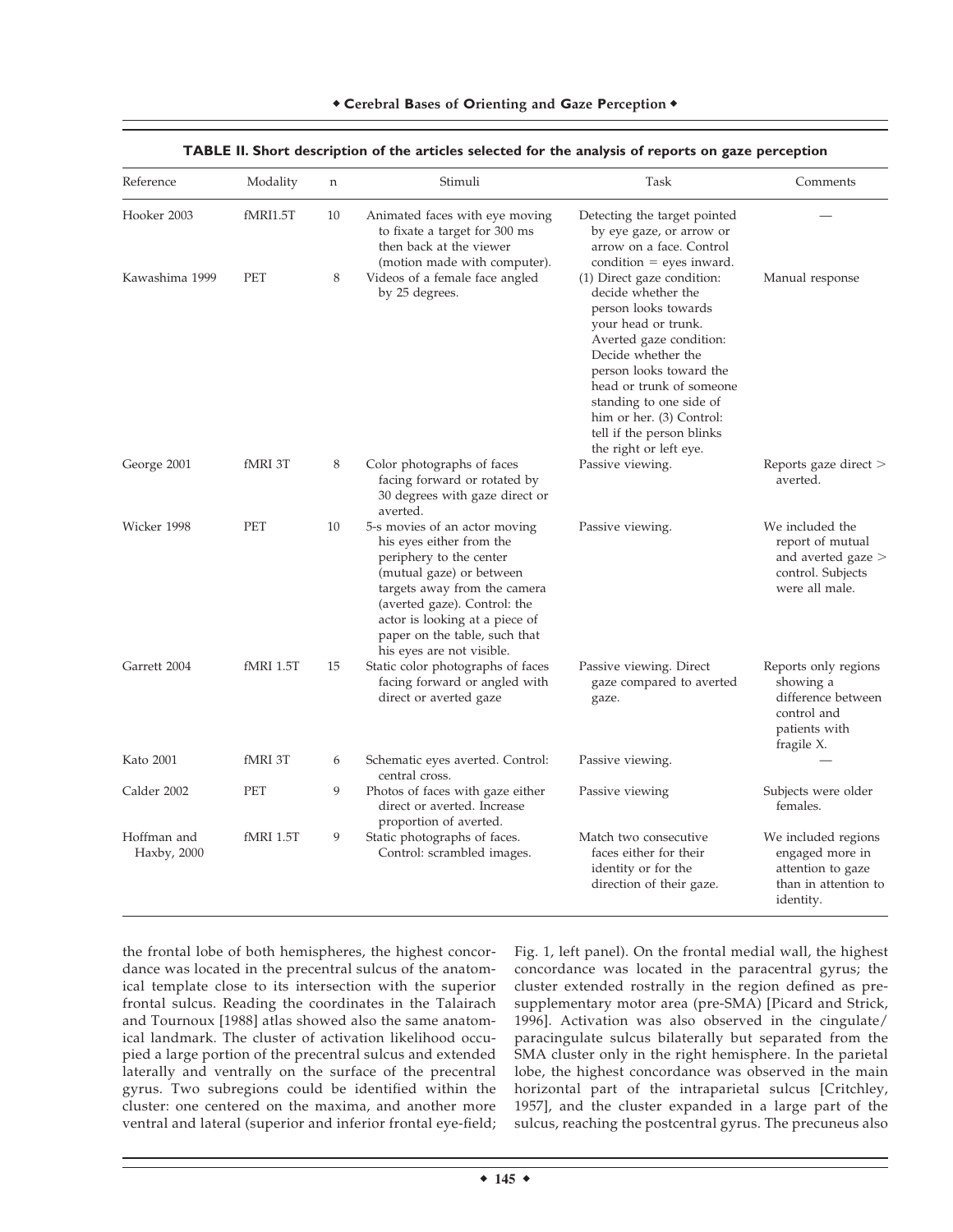|                                                 |               |                  | Coordinates    |                                                       |           |                        |
|-------------------------------------------------|---------------|------------------|----------------|-------------------------------------------------------|-----------|------------------------|
| Region                                          | Side          | $\mathsf X$      | y              | $\mathbf{Z}% ^{T}=\mathbf{Z}^{T}\times\mathbf{Z}^{T}$ | ALE score | Extent<br>$\text{m}^3$ |
| All saccades                                    |               |                  |                |                                                       |           |                        |
| Precentral gyrus                                | L             | $-30$            | $-8$           | 50                                                    | 0.056     | 34,952                 |
|                                                 | L             | $-2$             | $-2$           | 52                                                    | 0.046     |                        |
|                                                 | $\mathbb{R}$  | 36               | $-8$           | 48                                                    | 0.47      |                        |
| Anterior cingulate                              | $\mathbb{R}$  | 6                | 20             | 44                                                    | 0.013     | 336                    |
| Posterior parietal cortex (IPS + SPL)           | L             | $-28$            | $-54$          | 54                                                    | 0.052     | 8,536                  |
| Posterior SPL                                   | L             | $-26$            | $-72$          | 32                                                    | 0.02      | 328                    |
| Posterior parietal cortex (IPS, SPL, precuneus) | $\mathbb{R}$  | 22               | $-60$          | 54                                                    | 0.027     | 11,320                 |
| Postcentral/IPL                                 | $\mathbb{R}$  | 42               | $-42$          | 40                                                    | 0.013     | 296                    |
| Precuneus                                       | L             | $-12$            | $-72$          | 42                                                    | 0.013     | 296                    |
| STS/STG                                         | $\mathbb{R}$  | 50               | $-40$          | 12                                                    | 0.019     | 784                    |
| Lingual gyrus                                   | L             | $-10$            | $-82$          | $-2$                                                  | 0.018     | 1,304                  |
| Cuneus                                          | $\mathbb{R}$  | $\overline{4}$   | $-74$          | 12                                                    | 0.013     | 168                    |
| Globus pallidus and Pulvinar                    | L             | $-22$            | $-14$          | 6                                                     | 0.018     | 784                    |
| Globus pallidus                                 | $\mathbb R$   | 26               | $\overline{4}$ | 8                                                     | 0.013     | 120                    |
| Cerebellum                                      | $\mathbb{R}$  | 10               | $-70$          | $-12$                                                 | 0.015     | 216                    |
| Attention                                       |               |                  |                |                                                       |           |                        |
| Precentral gyrus                                | R             | 44               | $\overline{4}$ | 46                                                    | 0.016     | 5,384                  |
|                                                 | L             | $-22$            | $-8$           | 52                                                    | 0.018     | 4,272                  |
| <b>SFS</b>                                      | $\mathbb{R}$  | 24               | 10             | 46                                                    | 0.015     | 592                    |
| Cingulate                                       | $\mathbb R$   | 8                | 20             | 26                                                    | 0.01      | 160                    |
| MFG/cingulate                                   | $L + R$       | $\boldsymbol{0}$ | 10             | 42                                                    | 0.025     | 3,800                  |
| <b>MFG</b>                                      |               | $-34$            | 20             | 44                                                    | 0.01      | 232                    |
| <b>IFG</b>                                      |               | 42               | 22             | $-4$                                                  | 0.016     | 648                    |
| IPL/postcentral                                 |               | 40               | $-38$          | 60                                                    | 0.011     | 496                    |
| SPL + precuneus                                 |               | $-24$            | $-58$          | 52                                                    | 0.038     | 7,432                  |
| $SPL + precuneus$                               |               | 26               | $-56$          | 56                                                    | 0.038     | 6,192                  |
| <b>STG</b>                                      |               | 60               | $-38$          | 12                                                    | 0.013     | 528                    |
| ITS/MTG                                         |               | $-46$            | $-64$          | $-4$                                                  | 0.015     | 920                    |
|                                                 |               | 50               | $-60$          | $-2$                                                  | 0.014     | 672                    |
| Fusiform gyrus                                  |               | $-36$            | $-60$          | $-20$                                                 | 0.009     | 168                    |
| Insula                                          |               | $-38$            | 16             | $\overline{2}$                                        | 0.013     | 752                    |
| <b>MOG</b>                                      |               | 42               | $-68$          | 6                                                     | 0.013     | 576                    |
| Lentiform nucleus                               |               | $-26$            | $\overline{2}$ | $\overline{2}$                                        | 0.012     | 272                    |
|                                                 |               |                  |                |                                                       |           |                        |
| Gaze perception                                 |               |                  |                |                                                       |           |                        |
| Precentral gyrus                                | R             | 40               | $-6$           | 38                                                    | 0.007     | 120                    |
|                                                 | $\mathbb R$   | 42               | $\overline{2}$ | 48                                                    | 0.007     | 104                    |
| <b>IFG</b>                                      | $\mathbb{R}$  | 53               | 10             | 32                                                    | 0.007     | 128                    |
| IPL/postcentral                                 | L             | $-48$            | $-40$          | 54                                                    | 0.007     | 120                    |
| ${\rm SPL}$ + precuneus                         | R             | 32               | $-56$          | 52                                                    | 0.007     | 512                    |
| Postcentral gyrus                               | L             | $-46$            | $-14$          | 56                                                    | 0.013     | 504                    |
| ITS/MTG                                         | $\mathbb R$   | 62               | $-50$          | 6                                                     | 0.007     | 168                    |
|                                                 | ${\mathbb R}$ | 50               | $-64$          | $\overline{2}$                                        | $0.01\,$  | 976                    |
| MTG ant                                         | $\mathbf L$   | $-52$            | $-20$          | $-10$                                                 | 0.007     | 848                    |
| STS/STG                                         | $\mathbf L$   | $-48$            | $-56$          | 16                                                    | 0.008     | 520                    |
| Claustrum/posterior insula                      | L             | $-36$            | $-20$          | $\sqrt{2}$                                            | 0.007     | 160                    |
| Anterior fusiform gyrus                         | L             | $-44$            | $-44\,$        | $18\,$                                                | 0.006     | 104                    |
| Posterior fusiform gyrus                        | $\mathbf L$   | $-20$            | $-80\,$        | $-16$                                                 | 0.007     | 128                    |
| IOG                                             | $\mathbb R$   | 26               | $-96$          | $-10$                                                 | 0.007     | 128                    |

# **TABLE III. Results for the saccades, attention and gaze perception analysis**

Each cluster was defined as a region of eight or more contiguous voxels that showed a significant ( $P < 0.05$  corrected for multiple comparisons) concordance across studies. The higher the ALE score, the higher the concordance. For the saccade analysis, coordinates of maxima within the frontal cluster were identified when a threshold of *P* < 0.005 was applied to be able to extract several peaks from the extended region. The maps and the rest of the maxima were constructed at the  $P < 0.05$  threshold.

IPS, intraparietal sulcus; SPL, superior parietal lobule; IPL, inferior parietal lobule; STS, superior temporal sulcus; STG, superior temporal gyrus; SFS, superior frontal sulcus; MFG, middle frontal gyrus; IFG, inferior frontal gyrus; ITS, inferior temporal sulcus; MTG, middle temporal gyrus; MOG, middle occipital gyrus; IOG, inferior occipital gyrus.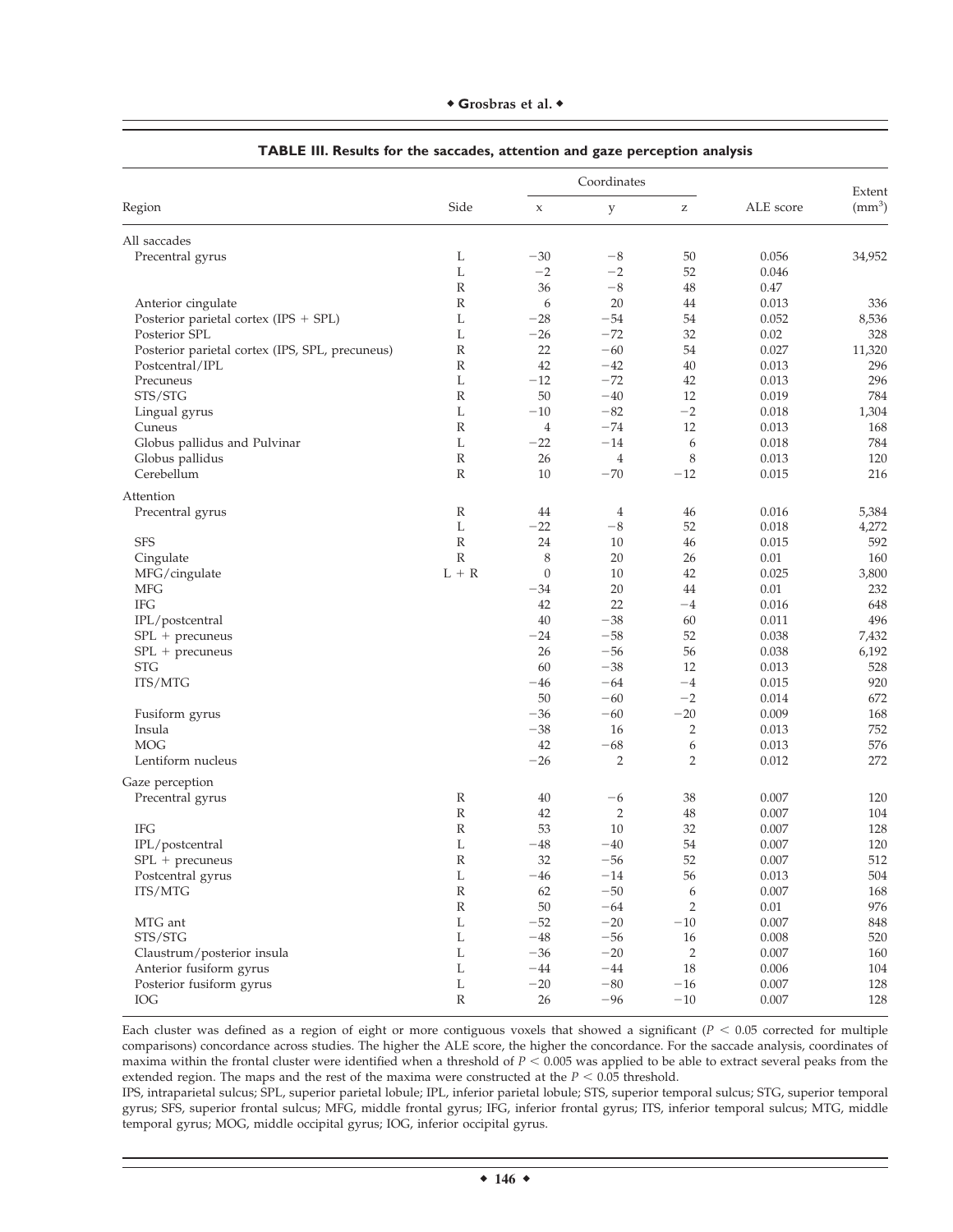

**Figure 1.**

Results illustrating the location of the oculomotor regions, as evidenced on the all-saccades map. The color scale represents percentages of the maximum ALE score (0.06 in this case) as explained in Turkeltaub et al. [2002]. The left image is a coronal view with the left hemisphere on the left. The middle image is a sagittal view of the left hemisphere and the right image is a sagittal view of the right hemisphere.

showed high ALE values in both hemispheres. In the left hemisphere, an additional cluster could be observed more posteriorly in the superior parietal lobule.

Additional likelihood clusters were observed in the right superior temporal gyrus in the right insula, as well as bilaterally in the calcarine fissure and in the inferior occipital gyrus.

Subcortically, the lentiform nucleus and pulvinar nucleus of the thalamus showed high ALE bilaterally.

# **Voluntary Saccades Versus Visually Triggered Saccades**

When we overlaid the maps generated separately for the voluntary-triggered (152 foci) and visually triggered saccades (217 foci), we observed a great overlap in the precentral and medial wall regions (Fig. 2, first two rows in columns 1–3, i.e.,  $z = 54$ , 50, and 46). The two maps also overlapped in the parietal cortex but reflexive saccades induced more extended activation in the intraparietal sulcus and only the voluntary saccades yielded a significant activation likelihood in the right posterior superior parietal lobule (Fig. 2, second row, column 3,  $z = 46$ ). Clusters in the globus pallidus and pulvinar (Fig. 2, second row, columns 5  $[z = 10]$  and 6  $[z = 2]$ ) were present only in the voluntary saccades map and not in the visually triggered saccades map. Clusters in the superior temporal gyrus, the inferior occipital gyrus, and posterior fusiform cortex were present only in the visually triggered saccades map and not in the voluntary saccades map.

# **Attention Versus Saccades**

The attention map was generated from 212 foci. At first glance, it was highly similar to the all-saccades map. In the frontal lobe, the precentral cluster was accompanied by an adjacent cluster in the superior frontal sulcus in the right hemisphere and in the middle frontal gyrus in the left hemisphere. In addition to the same right anterior cingulate cluster observed for the saccade condition, the attention condition also yielded another more anterior cluster. High concordance was observed in the insula bilaterally, whereas only the right insula showed significant ALE for saccades. No ALE cluster could be observed in the occipital cortex. Instead, we observed a cluster in the inferior temporal sulcus/middle temporal gyrus in both hemispheres. The ascending part of the superior temporal sulcus (STS) also showed activation in a similar site as for the saccades, but in both hemispheres. The lentiform nucleus cluster was located in a more rostral site than that for the saccades, falling into the putamen rather than the globus pallidus. Additional significant clusters were observed in the fusiform gyrus and the cerebellum.

# **Voluntary Attention Versus Visually Triggered Attention**

Analysis of visually triggered attention included 78 foci and that of voluntary attention comprised 97 foci. Regions present only in the visually triggered but not in the voluntary shift-of-attention maps included the right ventral precentral cortex, left fusiform gyrus, bilateral insula, lentiform nucleus (putamen), and one site in the cerebellum. Regions present only in the voluntary attention map but not in the visually triggered attention map included a site in the right inferior frontal gyrus, the left dorsolateral prefrontal cortex, and a small site in the superior parietal lobule. In the middle temporal cortex, the cluster on the visually triggered attention map was located at the junction of the inferior occipital sulcus, a structural landmark for area MT/V5 [Watson et al., 1993], in both hemispheres. The middle temporal activation likelihood cluster on the voluntary attention map was located more posteriorly and mainly on the banks of the inferior temporal sulcus, again in both hemispheres.

# **Gaze Perception**

The gaze-perception ALE map was computed from 59 foci. The locations of clusters showing the highest concordance included the middle temporal gyrus/posterior superior temporal sulcus in both hemispheres, left anterior superior temporal sulcus, intraparietal sulcus/superior parietal lobule bilaterally, postcentral gyrus, left claustrum/ insula, the posterior fusiform gyrus, and right inferior frontal gyrus. Two clusters could also be distinguished in the right precentral region, one in the superior precentral sulcus close to its junction with the superior frontal sulcus and one in the inferior branch of the precentral sulcus, close to its junction with the inferior frontal sulcus. In the left hemisphere, precentral activation likelihood was observed on the lateral surface of the precentral gyrus. On the medial wall, several small clusters were observed in the paracentral gyrus and in the cingulate and paracingulate sulcus in the right hemisphere.

When the gaze-perception ALE map was overlaid on the saccade and attention maps, we observed by visual inspec-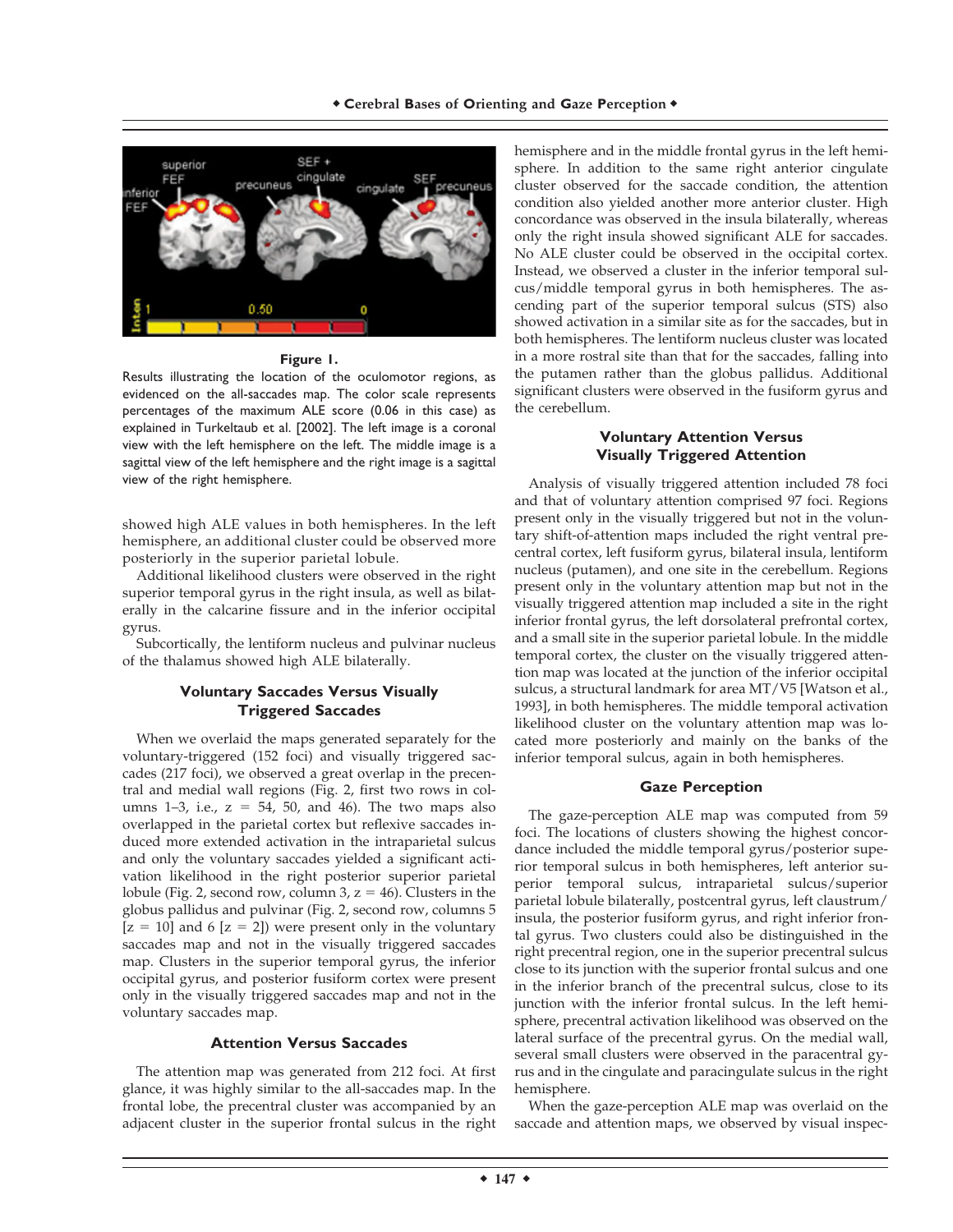

#### **Figure 2.**

Synoptic representation of the five different maps : Vis. S, visually triggered saccades; Vol. S, voluntary-triggered saccades; Vis. A, visually triggered covert shifts of attention; Vol. A, voluntarytriggered shifts of attention; GP, gaze perception. Axial slices at different levels ( $z = 54$ , 50, 46, 16, 10, and 2 mm) are presented in each column in neurological convention (left hemisphere on the left). Purple circles, frontoparietal regions commonly present on all maps; blue circles, a region in the occipitotemporal cortex

tion an overlap between all the maps in the intraparietal sulcus bilaterally and in the right precentral gyrus. Overlap with the visually triggered saccade and visually triggered attention maps was observed in the right middle temporal gyrus, close to the ascending branch of the inferior temporal sulcus and the lateral occipital sulcus. Co-localization of significant gaze-perception ALE and significant attention ALE was observed in the right inferior temporal sulcus/ posterior middle temporal gyrus (Fig. 1, column 6,  $z = 2$ ). Common activation likelihood between gaze perception and visually triggered attention was observed in the left anterior insula (Fig. 1, column 6,  $z = 2$ ) and the left middle frontal gyrus. Common activation likelihood between gaze perception, visually triggered saccades, and visually triggered shifts of attention was seen at the junction between the (close to the transverse occipital sulcus) common to the two attention and the gaze perception maps; green circles, a region in the temporoparietal cortex common to reflexive-orienting and gaze-perception maps, and a region in the anterior insular cortex common to reflexive-attention and gaze-perception maps. The color scale represents percentages of the maximum ALE score as explained in Turkeltaub et al. [2002].

superior temporal gyrus and the inferior parietal lobule, in the bank of the ascending branch of the superior temporal sulcus in the right hemisphere (Fig. 1, column 5,  $z = 10$ ). A similar region in the left hemisphere showed significant ALE only for gaze perception.

#### **DISCUSSION**

The present meta-analysis is the first to provide quantitative estimation of the concordance across more than 40 studies related to eye movements and spatial attention. It demonstrates a highly significant concordance across reports that have involved a network of specific frontal, parietal, and temporal regions in eye movements and in covert shifts of attention. In addition, it suggests that gaze percep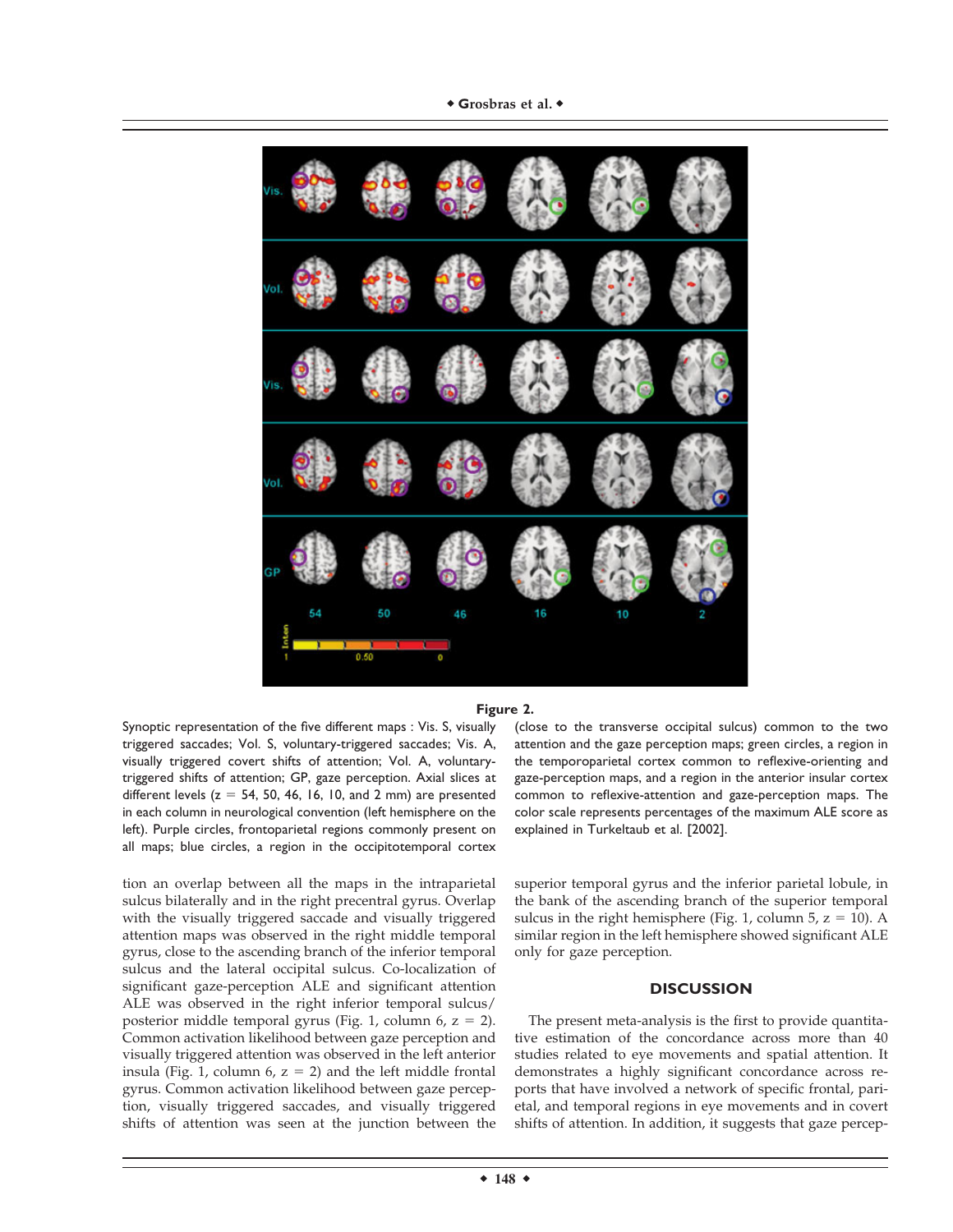tion involves part of the network recruited for visually guided orienting.

# **Spatial Localization**

The effect-location meta-analysis we carried out is based on the consensus method employed widely in the field of human brain imaging, namely localization of the signal change using 3-D stereotaxic coordinates. A brief discussion of this issue is in order to enlighten the scope of the subsequent discussion.

Any averaged anatomical localization is limited by the processes of normalization applied to the images. Most authors in the brain-imaging community carry out a linear spatial transformation of the individual images to register them to a common standard template, and then average the results obtained, typically in 5–15 subjects. The 3-D coordinates of the location where the highest signal change is observed across the group of subjects are reported. This increases the signal-to-noise ratio of the brain-imaging techniques, enables inferences at the level of the group of the subjects tested, and provides an objective description of the localization of the brain regions involved. However, the methods applied for spatial normalization are based on a few landmarks and may not faithfully preserve distance relationships at the level of local sulcal anatomy [Rademacher et al., 1993]. An anatomical landmark identified in individual brains therefore can have different stereotaxic coordinates after normalization [e.g., Grosbras et al., 1999]. These discrepancies, which reflect the variability in the sulcal anatomy in the human population, are not of the same magnitude across the whole brain. For instance, several studies reported higher variability in the central sulcus region of the dominant hemisphere compared to that in the nondominant hemisphere [Kochunov et al., 2002; Le Goualher et al., 2000; Zilles et al., 1997]. To define variability of various sulcal landmarks across the population, probabilistic maps of sulci and gyri of the human cerebral cortex have been generated [e.g., Paus et al., 1996]. To avoid the drawbacks of spatial normalization, many authors also report their results in relation to the sulcal and gyral anatomy of the individuals who participated in their studies. This has proven helpful to identify reliable anatomical landmarks for functional brain regions such as the hand motor area [Yousry et al., 1997], the motion sensitive area V5 [Watson et al., 1993], the frontal eye field [Lobel et al., 2001], and the supplementary eye field [Grosbras et al., 1999]. Carrying out meta-analyses on this kind of report presents some inconveniences [Fox et al., 1998]. First, they are less numerous because individual function–anatomy systematic analyses are more tedious and anatomical landmarks can not be identified for every functional region (see for example the parietal oculomotor regions). Second, the anatomical evaluation and description of individual brain landmarks is always subjective, which makes quantitative meta-analysis problematic.

The methodology employed in the present study at least partly overcomes the problems of structure–function mapping in three ways. First, the ALE method models each point in the stereotaxic space as a Gaussian distribution, accounting in part for the interindividual variability. Second, the results (i.e., the coordinates of the highest activation likelihood sites) are displayed on a high-resolution brain template built so that it minimizes its differences with most individual brains [Kochunov et al., 2001]. Third, as in any meta-analysis, the effects of irrelevant task parameters are minimized by combining many independent experiments. From this study, we thus are able to draw conclusions relative to the average localization of the brain areas of interest. The main advantage of this meta-analysis is that it emphasizes the brain regions that are involved commonly in oculomotor control, attention, or gaze perception while reducing variability due to specific methods, tasks, and individual differences in functional anatomy. This method also enables reliable comparison of neuroanatomical structures involved in the different phenomena that we studied.

# **Saccadic Eye Movements**

The present results confirm the localization of the major cortical oculomotor regions in human. The highest concordance across studies is found in the precentral sulcus, close to its junction with the superior frontal sulcus. This location has been described in a previous review [Paus, 1996] as well as in individual brain-imaging reports as an anatomical landmark for the frontal eye field [Lobel et al., 2001; Luna et al., 1998]. It also corresponds to the location with the highest probability of eliciting a saccade by intracranial stimulation [Lobel et al., 2001]. The coordinates of the ALE peaks were very close to the one we obtained previously by averaging the stereotaxic coordinates of a few earliest PET studies (present ALE analysis:  $-30, -8, 50$  and  $36, -8, 48$ ; Paus' review [1996]:  $-32, -2, 46$  and  $31, -2, 47$ ). This suggests that the junction between the precentral and the superior frontal sulcus is indeed a reliable anatomical landmark whose coordinates obtained by linear transformation might not vary much. It is also noteworthy how well the cluster of significant concordance across studies closely approximates the precentral sulcus of the optimized anatomical template. Furthermore, the observation of two clusters, one dorsomedial and another ventrolateral, confirms the results of our first meta-analysis [Paus, 1996] and continues to raise the question of its functional significance [Lobel et al., 2001]. Interestingly, by directly comparing fMRI results acquired in human and nonhuman primates, Koyama et al. [2004] suggest that the more dorsal and medial cluster probably corresponds to the proper frontal eye field, whereas the more ventral and lateral cluster might correspond to the oculomotor region embedded in the premotor cortex. Further insight will certainly be gained by across-species comparisons.

On the medial wall, the maximum of concordance between studies lies close to the average location of the paracentral sulcus. This location has been described previously as an anatomical landmark for the supplementary eye field [Grosbras et al., 1999]. In the parietal cortex, the cluster of concordance extended in and around the intraparietal sul-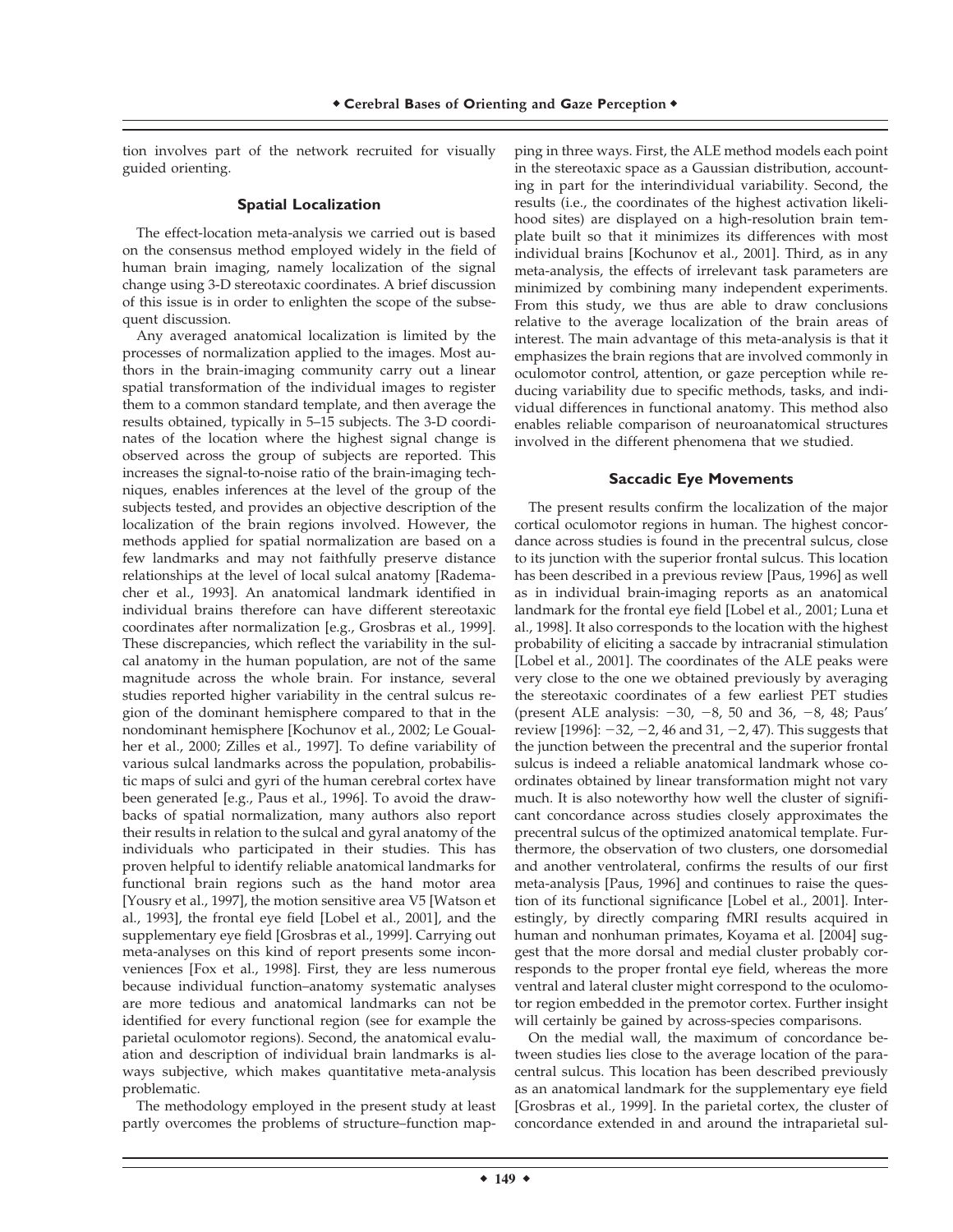cus. The maximum of concordance, in both hemispheres, was located in a relatively dorsal and anterior part of the posterior parietal cortex. Those regions also showed high concordance when visually guided and voluntary saccades were analyzed separately. Although this meta-analysis can not account for differences in the degree of recruitment, it suggests that the brain regions involved in visually triggered and voluntary triggered saccades do not differ in their location, at least not within the spatial resolution offered by the PET and fMRI techniques employed in the reviewed studies.

Our results revealed a few differences between the two types of saccades. Somewhat surprising was the fact that the intraparietal region showing significant concordance across studies of the visually triggered saccades was more extended than was the one delimited by the analysis of voluntary saccades. The amount of variability across the experimental designs employed in the two categories of studies would suggest the reverse. Indeed, studies of visually triggered saccades are relatively similar: subjects have to make eye movements toward visual targets flashed most times in a horizontal direction. The experimental paradigms used to study voluntary saccades are more varied. We included studies of self-generated saccades in darkness, self-generated saccades toward a visual target, saccades made in response to a "go signal" toward a location where a target had appeared and disappeared shortly before, and voluntary sequences of saccades. The range of the amplitude of the saccades was similar in the voluntary and visually guided saccades studies included in the analysis. We can hypothesize that several parietal regions can be recruited when we make an eye movement in response to the appearance of a visual target. Some might be related more closely to the oculomotor response and some might be more related to visual processing and coordinate transformation [Andersen, 1997]. The latter region might not be recruited as much when the saccade is planned voluntarily.

The other differences we observed between voluntary and visually guided saccades concerned the basal ganglia and the thalamus, which showed significant concordance only for the voluntary-triggered saccades. The oculomotor region evidenced by this meta-analysis in the basal ganglia was centered on the lentiform nucleus and did not seem to involve the caudate nucleus, as often reported in the individual studies. This could be due to the mislocalization of the signal change by some authors, induced perhaps by the lack of resolution of the brain-imaging techniques. This might also be due to variability in coordinates of the maxima of oculomotor activity in the caudate nucleus. Careful fMRI analysis of basal ganglia response during eye movements reported signal change in both the caudate and the lentiform nucleus [Gerardin et al., 2000]. In nonhuman primates, the caudate nucleus and globus pallidus both seem to contain neurons involved in saccadic eye movements [Hikosaka et al., 2000]. In humans, patient studies have also suggested an important role of the lentiform nucleus in voluntary saccadic eye movements. Patients with a deficit in dopamine innervations of the lentiform nucleus, such as patients with Parkinson's disease, exhibit slower latencies and poorer accuracy for voluntary generated saccades than do control subjects. Patients with lesions in the lentiform nucleus also exhibits deficits for voluntary saccades but not for visually triggered saccades [Vermersch et al., 1996].

# **Covert Shifts of Attention**

This meta-analysis confirms the high similarity of the networks involved in saccadic eye movements and in shifts of attention without eye movements. This supports the premotor theory of attention and has been discussed extensively in psychophysics as well as brain-imaging literature. The ALE method does not address the question of the degree of recruitment of each region. Nevertheless, we have here the first demonstration that the highest concordance across brain-imaging studies is found in the same precentral, paracentral, cingulate and parietal regions for both eye movements and covert shifts of attention.

In addition, a cluster distinct from the frontal eye field can be identified in the superior frontal sulcus/middle frontal gyrus. This cluster is recruited in a highly reproducible way for covert shifts of attention but not consistently for saccadic eye movements. This cluster is not always discussed by authors and is sometimes subsumed in the frontal eye field. The present meta-analysis shows a dissociation between the frontal eye field and this more rostral region. Such dissociation has been described previously in several fMRI studies, attributing a role of this rostral region to spatial working memory [Courtney et al., 1998], learning sequences of eye movements [Grosbras et al., 2001], or serial visual search [Leonards et al., 2000].

#### **Gaze Perception**

Because very few and rather heterogeneous studies were inputted into the analysis of gaze perception, the conclusions that we can draw remain more speculative than are those for the topics discussed above. We nonetheless observed significant concordance in several brain regions. These included regions in the occipitotemporal cortex that were not commonly recruited for the saccadic eye movements or covert shifts of attention. These regions are known to be involved in face perception, in particular the anterior and posterior fusiform gyrus and the superior temporal sulcus [Haxby et al., 2000; Kanwisher et al., 1997]. Interestingly, fMRI and magnetoencephalography (MEG) reports have demonstrated that the signal elicited by the perception of faces in these regions is modulated by the configuration of the gaze [George et al., 2001; Hoffmann and Bach, 2002]. In addition, electrophysiological studies in nonhuman primates have identified neurons in face-specific regions that are selective for the perception of gaze [Perrett et al., 1985]. Independent brain-imaging investigations have reported that a similar network is also engaged during the observation of movements of body parts other than the face. The fusiform cortex and the middle temporal region close to the superior temporal sulcus thus might be regions generally involved in the perception of other people. In line with this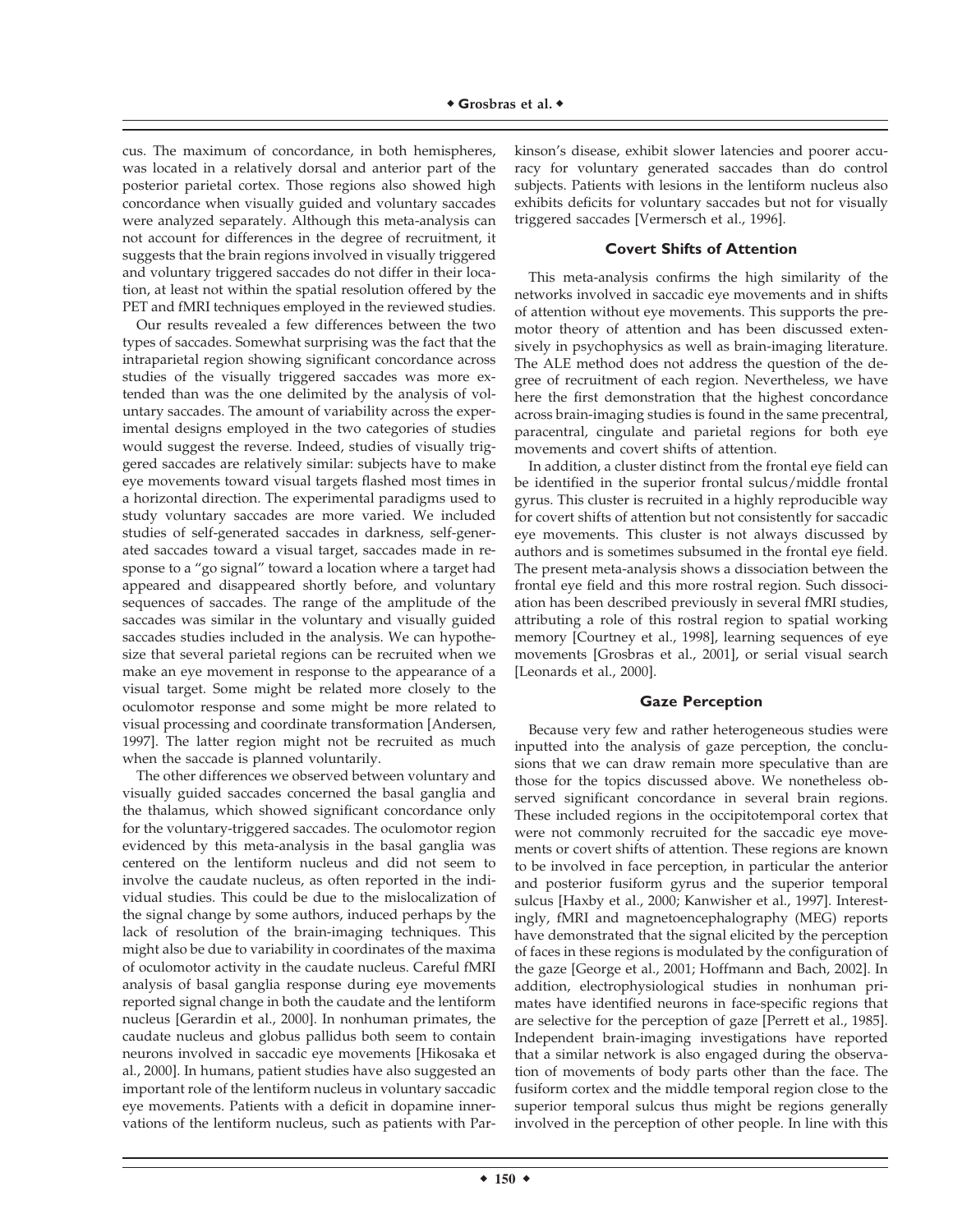hypothesis, others have suggested that the cortex around the superior temporal sulcus might be specialized for perceiving social signals mediated by biological motion [Allison et al., 2000; Blakemore et al., 2004].

The interesting result of our gaze-perception analysis is the comparison with the meta-analysis carried out for eye movements and attention. First, the perception of gaze seems to share more resources with visually triggered (reflexive) orienting than it does with voluntary orienting. This is in line with psychophysics studies demonstrating that reaction time in response to a gaze cue is more similar to reaction times generated in response to peripheral (exogenous) than central (endogenous) cues, respectively [Hietanen, 1999; Langton et al., 2000].

Our meta-analyses identified a cortical region, located in the vicinity of the ascending part of the superior temporal sulcus, present in three "concordance" maps, namely those for the visually triggered saccades, visually triggered shifts of attention, and gaze perception (Fig. 2, column  $5$ ,  $z = 10$ , green circles). This region likely corresponds to the region referred to as the temporoparietal junction (TPJ). The TPJ has been involved in target detection particularly when the target is unexpected [Corbetta et al., 2000]. When asking an observer to search for and detect a target among distractors, Shulman et al. [2003] observed a response in the frontal eye field and in the intraparietal sulcus during the search and detection. However, the TPJ responded only during the detection phase and showed decreased signal during the search. The fact that we observe consistent TPJ involvement for the visually triggered and not for the voluntary condition is consistent with this result in that visually triggered displacements of attention always imply detection of an unexpected peripheral target. Why would the perception of someone's gaze shifts also involve the TPJ? Schulman et al. [2003] proposed that this region acts as a "circuit breaker,", signaling for the termination of the search process (p. 3393). Only stimuli passing a filter for a relevant target would increase TPJ activity and trigger its break signal. The authors also suggest that the stimuli "requiring attention to be reoriented" are more efficient in recruiting the TPJ. We can interpret the recruitment of the TPJ during gaze perception in two ways. First, it might be that social-relevant stimuli are powerful stimuli that act as a target able to activate the TPJ. Second, the TPJ recruitment might be part of a process that stops any ongoing search and allocates all attentional resources to the location indicated by someone else gaze.

The frontoparietal circuit engaged during gaze perception is also included in the frontoparietal circuit commonly involved in eye movements and covert shifts of attention. This may be linked to the fact that seeing someone else's gaze shift triggers shifts of attention. This response is automatic in the sense that it occurs even if the observer has no intention to orient in the direction of the seen gaze [Driver et al., 1999; Langton and Bruce, 2000]. It is therefore not surprising that regions involved in reflexive (visually triggered) overt or covert shifts of attention are also recruited during gaze perception. Most studies included in the analysis [Hoffman and Haxby, 2000; Puce et al., 1998] were interested only in the regions known to be involved in face processing, and one of them [Hoffman and Haxby, 2000] did not scan the frontal lobe. The significance of the concordance in the frontal eye field is thus probably underestimated.

It is interesting to draw a parallel with the observation of motion of other body parts. It has been demonstrated extensively that motor and premotor regions are recruited for the active execution of an action and the passive observation of the same action carried out by another individual [Buccino et al., 2001; Grezes et al., 2003]. Such a phenomenon is evidenced in nonhuman primates at the level of single neurons, which are called mirror neurons [Gallese et al., 1996; Rizzolatti and Craighero, 2004]. We submit that the recruitment of common regions for eye movements and gaze perception reflects the equivalent of a mirror system in the oculomotor domain. Such a system would account for the strong orienting effect of gaze and provide a neural support for joint attention. It would have some unique features, starting with the fact that it is impossible to see our own eyes moving, even in a mirror, because of the phenomenon of saccadic suppression. Whereas the mirror system for limb actions might reflect a shared motor representation (egocentric or body-centered frame of reference), a mirror system for eye movements might reflect a shared spatial representation (allocentric or world-centered frame of reference).

# **Limitations, Conclusions, and Perspectives**

This comparative meta-analysis is limited by the low number and heterogeneity of brain-imaging studies on gaze perception. Some did not image the whole brain, therefore biasing the ALE. In only one of the studies was the observed gaze actually directed at a target visible to the observer [Hooker et al., 2003]; therefore, strictly speaking, only this study investigated joint attention. Further research is needed to test whether the brain circuits involved in gaze perception differ with and without a target. This will answer the question of a common or different mechanism for gaze following and for joint attention [Emery, 2000].

Despite these limitations, we believe that the present meta-analysis is helpful in showing that gaze perception shares a common substrate and by extension, a common underlying mechanism with overt or covert shifts of spatial attention triggered by the appearance of a peripheral flash of light. Further work is certainly needed to clarify the brain regions that are involved in gaze perception and compare them directly with those involved in reflexive and voluntary shifts of attention. In this context, the hypothesis of a mirror system for gaze might be fruitful.

# **REFERENCES**

- Allison T, Puce A, McCarthy G (2000): Social perception from visual cues: role of the STS region. Trends Cogn Sci 4:267–278.
- Andersen RA (1997): Multimodal integration for the representation of space in the parietal cortex. Philos Trans R Soc Lond B Biol Sci 352:1421–1428.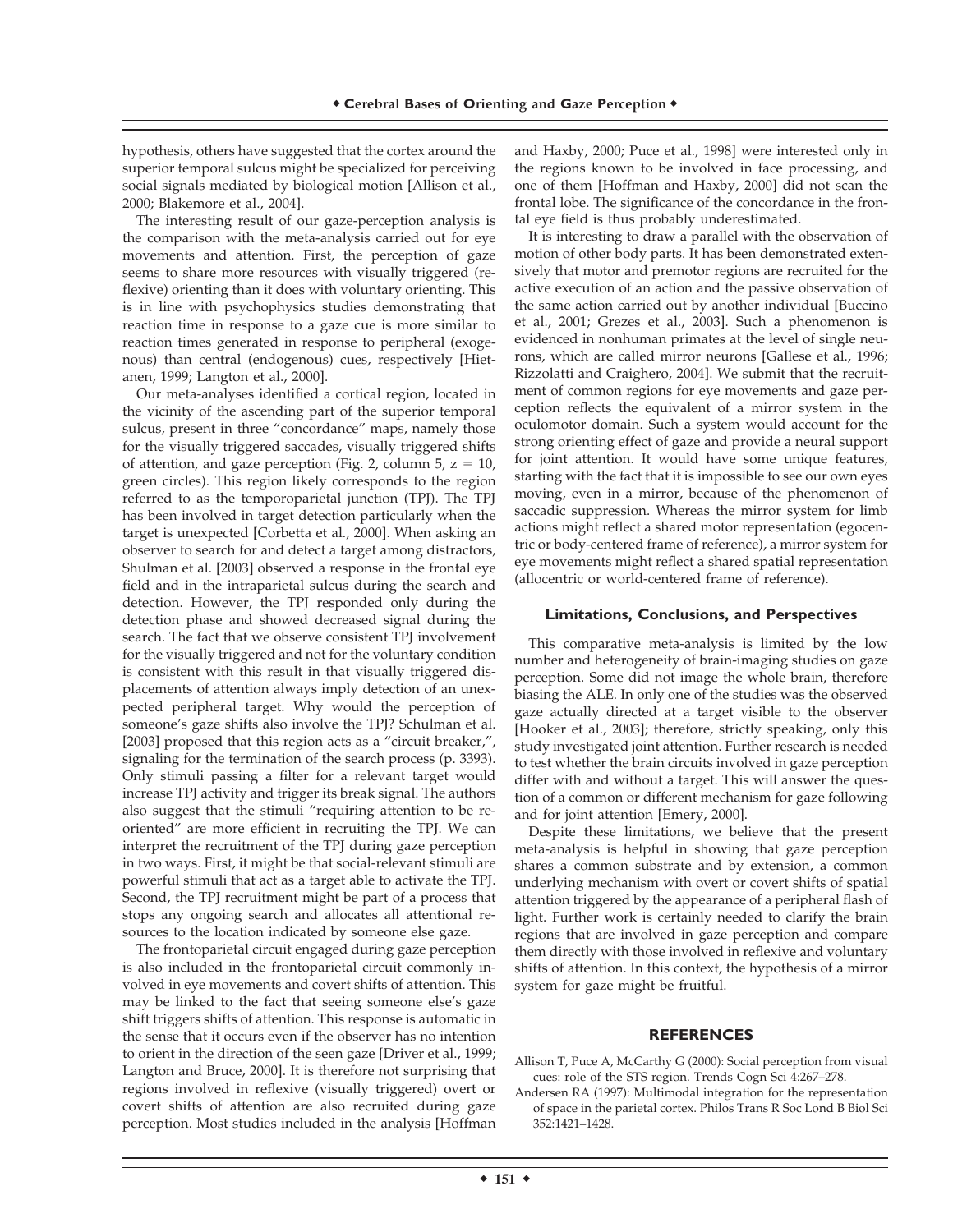- Anderson TJ, Jenkins IH, Brooks DJ, Hawken MB, Frackowiak RS, Kennard C (1994): Cortical control of saccades and fixation in man: a positron emission tomography study. Brain 117:1073– 1084.
- Astafiev SV, Shulman GL, Stanley CM, Snyder AZ, Van Essen DC, Corbetta M (2003): Functional organization of human intraparietal and frontal cortex for attending, looking, and pointing. J Neurosci 23:4689–4699.
- Beauchamp MS, Petit L, Ellmore TM, Ingeholm J, Haxby JV (2001): A parametric fMRI study of overt and covert shifts of visuospatial attention. Neuroimage 14:310–321.
- Berman RA, Colby CL, Genovese CR, Voyvodic JT, Luna B, Thulborn KR, Sweeney JA (1999): Cortical networks subserving pursuit and saccadic eye movements in humans: an FMRI study. Hum Brain Mapp 8:209–225.
- Blakemore SJ, Winston J, Frith U (2004): Social cognitive neuroscience: where are we heading? Trends Cogn Sci 8:216–222.
- Brett M (1999): The MNI brain and the Talairach atlas, Cambridge Imagers. Online at http://www.mrc-cbu.cam.ac.uk/Imaging/ mnispace.html.
- Brown MR, DeSouza JF, Goltz HC, Ford K, Menon RS, Goodale MA, Everling S (2004): Comparison of memory- and visually guided saccades using event-related fMRI. J Neurophysiol 91:873–889.
- Buccino G, Binkofski F, Fink GR, Fadiga L, Fogassi L, Gallese V, Seitz RJ, Zilles K, Rizzolatti G, Freund HJ (2001): Action observation activates premotor and parietal areas in a somatotopic manner: an fMRI study. Eur J Neurosci 13:400–404.
- Buchel C, Josephs O, Rees G, Turner R, Frith CD, Friston KJ (1998): The functional anatomy of attention to visual motion. A functional MRI study. Brain 121:1281–1294.
- Calder AJ, Lawrence AD, Keane J, Scott SK, Owen AM, Christoffels I, Young AW (2002): Reading the mind from eye gaze. Neuropsychologia 40:1129–1138.
- Collins DL, Neelin P, Peters TM, Evans AC (1994): Automatic 3-D intersubject registration of MR volumetric data in standardized Talairach space. J Comput Assist Tomogr 18:192–205.
- Connolly JD, Goodale MA, Desouza JF, Menon RS, Vilis T (2000): A comparison of frontoparietal fMRI activation during anti-saccades and anti-pointing. J Neurophysiol 84:1645–1655.
- Corbetta M, Akbudak E, Conturo TE, Snyder AZ, Ollinger JM, Drury HA, Linenweber MR, Petersen SE, Raichle ME, Van Essen DC, Shulman GL (1998): A common network of functional areas for attention and eye movements. Neuron 21:761–773.
- Corbetta M, Miezin FM, Shulman GL, Petersen SE (1993): A PET study of visuospatial attention. J Neurosci 13:1202–1226.
- Corbetta M, Shulman GL (1998): Human cortical mechanisms of visual attention during orienting and search. Philos Trans R Soc Lond B Biol Sci 353:1353–1362.
- Corbetta M, Kincade JM, Ollinger JM, McAvoy MP, Shulman GL (2000): Voluntary orienting is dissociated from target detection in human posterior parietal cortex. Nat Neurosci 3:292–297.
- Courtney SM, Petit L, Maisog JA, Ungerleider LG, Haxby JV (1998): An area specialized for spatial working memory in human frontal cortex. Science 279:1347–1350.
- Critchley M (1957): The parietal lobes. London: Edward Arnold and Co.
- Driver J, Davis G, Ricciardelli P, Kidd P, Maxwell E, Baron-Cohen S (1999): Gaze perception triggers reflexive visuospatial orienting. Vis Cogn 6:509–540.
- Emery NJ (2000): The eyes have it: the neuroethology, function and evolution of social gaze. Neurosci Biobehav Rev 24:581–604.
- Fox PT, Fox JM, Raichle ME, Burde RM (1985): The role of cerebral cortex in the generation of voluntary saccades: a positron emission tomography study. J Neurophysiol 54:348–369.
- Fox PT, Parsons LM, Lancaster JL (1998): Beyond the single study: function/location metanalysis in cognitive neuroimaging. Curr Opin Neurobiol 8:178–187.
- Gagnon D, O'Driscoll GA, Petrides M, Pike GB (2002): The effect of spatial and temporal information on saccades and neural activity in oculomotor structures. Brain 125:123–139.
- Gallese V, Fadiga L, Fogassi L, Rizzolatti G (1996): Action recognition in the premotor cortex. Brain 119:593–609.
- Garrett AS, Menon V, MacKenzie K, Reiss AL (2004): Here's looking at you, kid: neural systems underlying face and gaze processing in fragile X syndrome. Arch Gen Psychiatry 61:281–288.
- Genovese CR, Lazar NA, Nichols T (2002): Thresholding of statistical maps in functional neuroimaging using the false discovery rate. Neuroimage 15:870–878.
- George N, Driver J, Dolan RJ (2001): Seen gaze-direction modulates fusiform activity and its coupling with other brain areas during face processing. Neuroimage 13:1102–1112.
- Gerardin E, Sirigu A, Lehericy S, Poline JB, Gaymard B, Marsault C, Agid Y, Le Bihan D (2000): Partially overlapping neural networks for real and imagined hand movements. Cereb Cortex 10:1093–1104.
- Giesbrecht B, Woldorff MG, Song AW, Mangun GR (2003): Neural mechanisms of top-down control during spatial and feature attention. Neuroimage 19:496–512.
- Gitelman DR, Nobre AC, Parrish TB, LaBar KS, Kim YH, Meyer JR, Mesulam M (1999): A large-scale distributed network for covert spatial attention: further anatomical delineation based on stringent behavioural and cognitive controls. Brain 122:1093–1106.
- Grezes J, Armony JL, Rowe J, Passingham RE (2003): Activations related to "mirror" and "canonical" neurones in the human brain: an fMRI study. Neuroimage 18:928–937.
- Grosbras MH, Berthoz A (2003): Parieto-frontal networks and gaze shifts in humans: review of functional magnetic resonance imaging data. Adv Neurol 93:269–280.
- Grosbras MH, Leonards U, Lobel E, Poline JB, Le Bihan D, Berthoz A (2001): Human cortical networks for new and familiar sequences of saccades. Cereb Cortex 11:936–945.
- Grosbras MH, Lobel E, Van de Moortel PF, Le Bihan D, Berthoz A (1999): An anatomical landmark for the supplementary eye field revealed with fMRI. Cereb Cortex 9:705–711.
- Haxby JV, Hoffman EA, Gobbini MI (2000): The distributed human neural system for face perception. Trends Cogn Sci 4:223–233.
- Heide W, Binkofski F, Seitz RJ, Posse S, Nitschke MF, Freund HJ, Kompf D (2001): Activation of frontoparietal cortices during memorized triple-step sequences of saccadic eye movements: an fMRI study. Eur J Neurosci 13:1177–1189.
- Hietanen JK (1999): Does your gaze direction and orientation shift my visual orientation? Neuroreport 10:3443–3447.
- Hikosaka O, Takikawa Y, Kawagoe R (2000): Role of the basal ganglia in the control of purposive saccadic eye movements. Physiol Rev 80:953–978.
- Hoffmann MB, Bach M (2002): The distinction between eye and object motion is reflected by the motion-onset visual evoked potential. Exp Brain Res144:141–151.
- Hoffman EA, Haxby JV (2000): Distinct representations of eye gaze and identity in the distributed human neural system for face perception. Nat Neurosci 3:80–84.
- Holmes CJ, Hoge R, Collins L, Woods R, Toga AW, Evans AC (1998): Enhancement of MR images using registration for signal averaging. J Comput Assist Tomogr 22:324–333.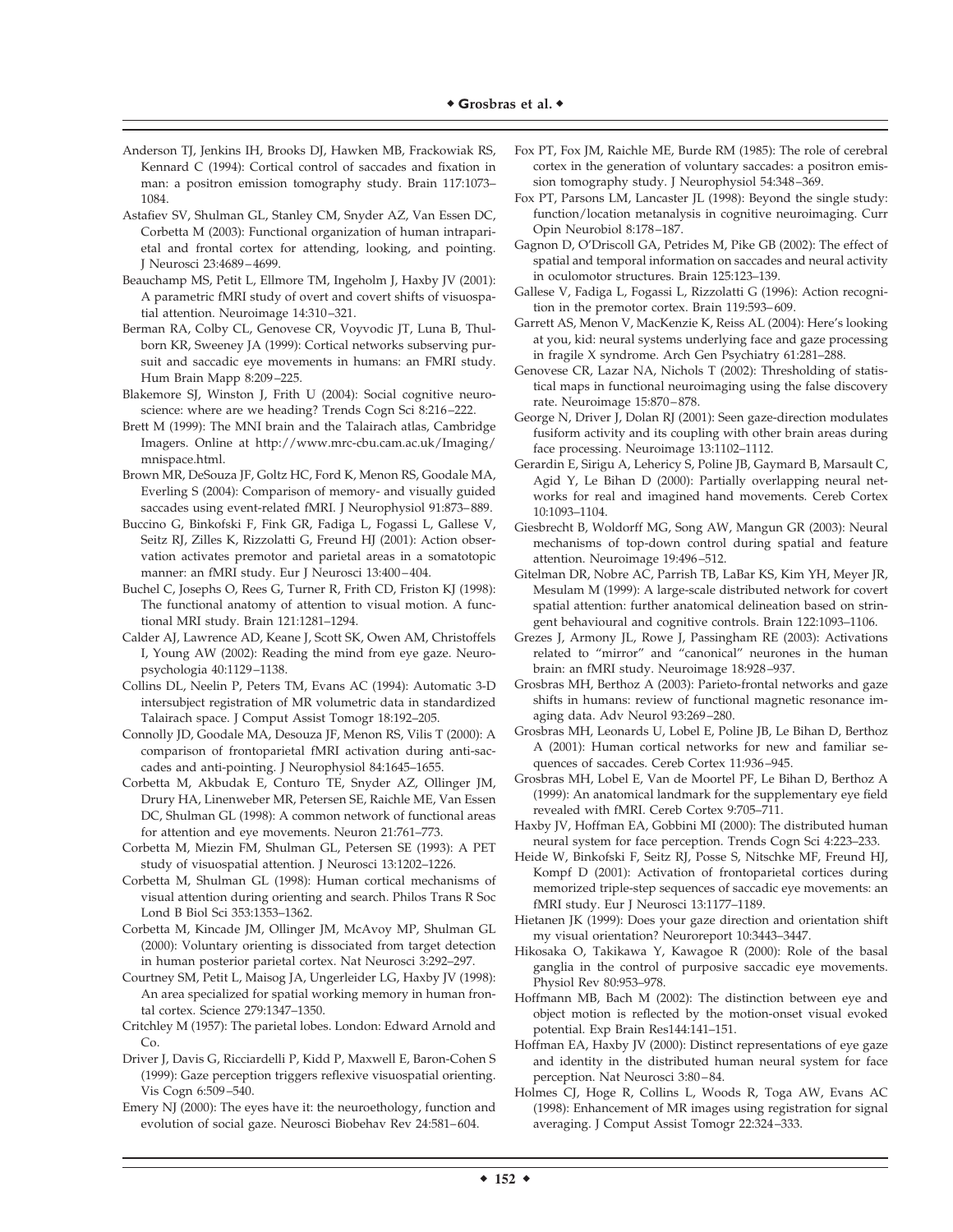- Hooker CI, Paller KA, Gitelman DR, Parrish TB, Mesulam MM, Reber PJ (2003): Brain networks for analyzing eye gaze. Brain Res Cogn Brain Res 17:406–418.
- Hopfinger JB, Buonocore MH, Mangun GR (2000): The neural mechanisms of top-down attentional control. Nat Neurosci 3:284–291.
- Kanwisher N, McDermott J, Chun MM (1997): The fusiform face area: a module in human extrastriate cortex specialized for face perception. J Neurosci 17:4302–4311.
- Kastner S, Pinsk MA, De Weerd P, Desimone R, Ungerleider LG (1999): Increased activity in human visual cortex during directed attention in the absence of visual stimulation. Neuron 22:751– 761.
- Kato C, Matsuo K, Matsuzawa M, Moriya T, Glover GH, Nakai T (2001): Activation during endogenous orienting of visual attention using symbolic pointers in the human parietal and frontal cortices: a functional magnetic resonance imaging study. Neurosci Lett 314:5–8.
- Kawashima R, Sugiura M, Kato T, Nakamura A, Hatano K, Ito K, Fukuda H, Kojima S, Nakamura K (1999): The human amygdala plays an important role in gaze monitoring. A PET study. Brain 122:779–783.
- Kawashima R, Tanji J, Okada K, Sugiara M, Sato K, Kinomura S, Inoue K, Ogawa A, Fukuda H (1998): Oculomotor sequence learning: a positron emission tomography study. Exp Brain Res 122:1–8.
- Kim YH, Gitelman DR, Nobre AC, Parrish TB, LaBar KS, Mesulam MM (1999): The large-scale neural network for spatial attention displays multifunctional overlap but differential asymmetry. Neuroimage 9:269–277.
- Kimmig H, Greenlee MW, Gondan M, Schira M, Kassubek J, Mergner T (2001): Relationship between saccadic eye movements and cortical activity as measured by fMRI: quantitative and qualitative aspects. Exp Brain Res 141:184–194.
- Kochunov P, Lancaster JL, Thompson P, Woods R, Mazziotta J, Hardies J, Fox P (2001): Regional spatial normalization: toward an optimal target. J Comput Assist Tomogr 25:805–816.
- Kochunov P, Lancaster J, Thompson P, Toga AW, Brewer P, Hardies J, Fox P (2002): An optimized individual target brain in the Talairach coordinate system. Neuroimage 17:922–927.
- Konen CS, Kleiser R, Wittsack HJ, Bremmer F, Seitz RJ (2004): The encoding of saccadic eye movements within human posterior parietal cortex. Neuroimage 22:304–314.
- Koyama M, Hasegawa I, Osada T, Adachi Y, Nakahara K, Miyashita Y (2004): Functional magnetic resonance imaging of macaque monkeys performing visually guided saccade tasks: comparison of cortical eye fields with humans. Neuron 41:795–807.
- Laird AR, Fox PM, Price CJ, Glahn PC, Vecker AM, Lancaster JL, Turkeltaub PE, Kochunov P, Fox PT (2005): ALE meta-analysis: Controlling the false discovery rate and performing statistical contrasts. Hum Brain Mapp 25:155–164.
- Langton SR, Bruce V (2000): You must see the point: automatic processing of cues to the direction of social attention. J Exp Psychol Hum Percept Perform 26:747–757.
- Langton SR, Watt RJ, Bruce I (2000): Do the eyes have it? Cues to the direction of social attention. Trends Cogn Sci 4:50–59.
- Law I, Svarer C, Holm S, Paulson OB (1997): The activation pattern in normal humans during suppression, imagination and performance of saccadic eye movements. Acta Physiol Scand 161:419– 434.
- Le Goualher G, Argenti AM, Duyme M, Baare WF, Hulshoff Pol HE, Boomsma DI, Zouaoui A, Barillot C, Evans AC (2000): Statistical sulcal shape comparisons: application to the detection of genetic encoding of the central sulcus shape. Neuroimage 11:564–574.
- Leigh RJ, Zee DS (1999): The neurology of eye movements (3rd ed.). New York: Oxford University Press.
- Leonards U, Sunaert S, Van Hecke P, Orban GA (2000): Attention mechanisms in visual search—an fMRI study. J Cogn Neurosci 12:61–75.
- Lobel E, Kahane P, Leonards U, Grosbras MH, Lehéricy S, LeBihan D, Berthoz A (2001): Localization of the human frontal eye fields: anatomical and functional findings from fMRI and intracerebral electrical stimulation. J Neurosurg 95:804–815.
- Luna B, Thulborn KR, Strojwas MH, McCurtain BJ, Berman RA, Genovese CR, Sweeney JA (1998): Dorsal cortical regions subserving visually guided saccades in human: an fMRI study. Cereb Cortex 8:40–47.
- Matsuda T, Matsuura M, Ohkubo T, Ohkubo H, Matsushima E, Inoue K, Taira M, Kojima T (2004): Functional MRI mapping of brain activation during visually guided saccades and antisaccades: cortical and subcortical networks. Psychiatry Res 131:147– 155.
- Merriam EP, Colby CL, Thulborn KR, Luna B, Olson CR, Sweeney JA (2001): Stimulus–response incompatibility activates cortex proximate to three eye fields. Neuroimage 13:794–800.
- Mort DJ, Perry RJ, Mannan SK, Hodgson TL, Anderson E, Quest R, McRobbie D, McBride A, Husain M, Kennard C (2003): Differential cortical activation during voluntary and reflexive saccades in man. Neuroimage 18:231–246.
- Nobre AC, Gitelman DR, Dias EC, Mesulam MM (2000): Covert visual spatial orienting and saccades: overlapping neural systems. Neuroimage 11:210–216.
- O'Sullivan T, Jenkins IH, Henderson L, Kennard C, Brooks DJ (1995): The functional anatomy of remembered saccades: a positron emission tomography study. Neuroreport 6:2141–2144.
- Paus T (1996): Location and function of the human frontal eye field: a selective review. Neuropsychologia 34:475–483.
- Paus T, Marrett S, Worsley KJ, Evans AC (1995): Extraretinal modulation of cerebral blood flow in the human visual cortex: implications for saccadic suppression. J Neurophysiol 74:2179– 2183.
- Paus T, Petrides M, Evans AC, Meyer E (1993): Role of the human anterior cingulate cortex in the control of oculomotor, manual, and speech responses: a positron emission tomography study. J Neurophysiol 70:453–469.
- Paus T, Tomaiulo F, McDonald D, Petrides M, Atlas J, Morris R, Evans A.C (1996): Human cingulate and paracingulate sulci: pattern, variability, asymmetry and probabilistic map. Cereb Cortex 6:207–214.
- Peelen MV, Heslenfeld DJ, Theeuwes J (2004): Endogenous and exogenous attention shifts are mediated by the same large-scale neural network. Neuroimage 22:822–830.
- Perrett DI, Smith PA, Potter DD, Mistlin AJ, Head AS, Milner AD, Jeeves MA (1985): Visual cells in the temporal cortex sensitive to face view and gaze direction. Proc R Soc Lond B Biol Sci 223: 293–317.
- Perry RJ, Zeki S (2000): The neurology of saccades and covert shifts in spatial attention: an event-related fMRI study. Brain 123:2273– 2288
- Petit L, Haxby JV (1999): Functional anatomy of pursuit eye movements in humans as revealed by fMRI. J Neurophysiol 82:463– 471.
- Petit L, Orssaud C, Tzourio N, Crivello F, Berthoz A, Mazoyer B (1996): Functional anatomy of a prelearned sequence of horizontal saccades in humans. J Neurosci 16:3714–3736.
- Picard N, Strick PL (1996): Motor areas of the medial wall: a review of their location and functional activation. Cereb Cortex 6:342–353.